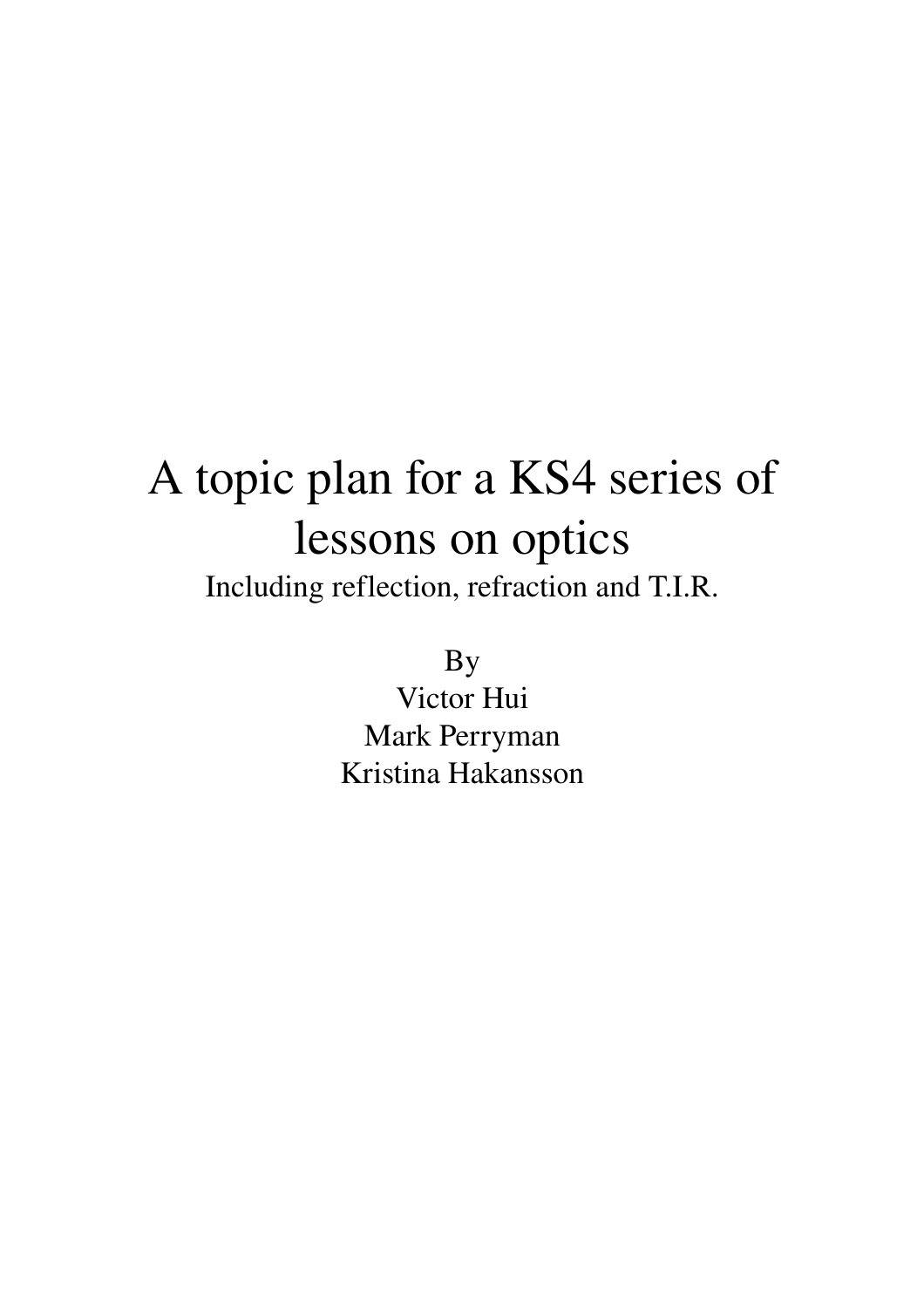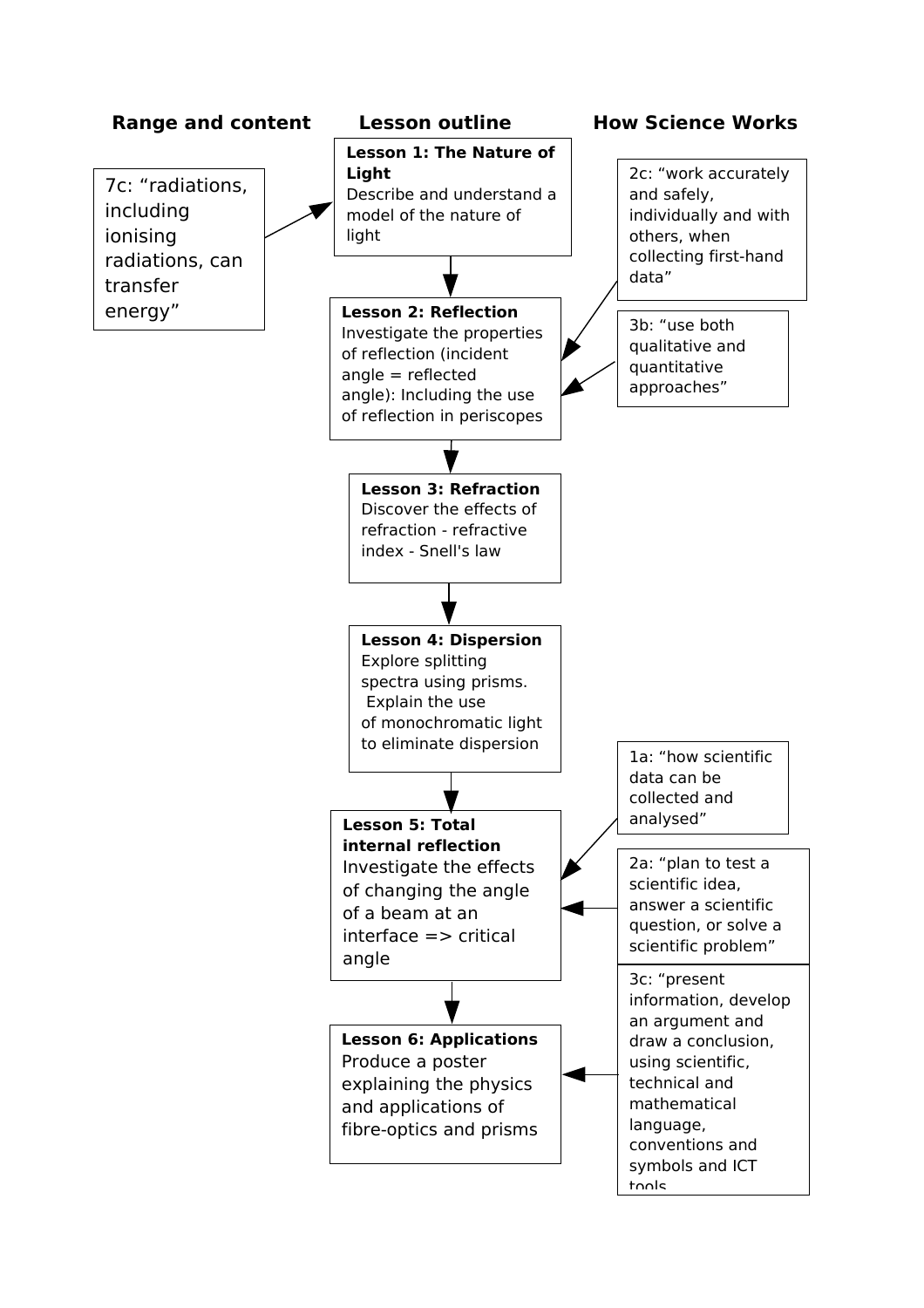

| Lesson title | Lesson 1: The nature of light |
|--------------|-------------------------------|
|              |                               |

| NC / syllabus ref   Science KS4, 7c "radiations, |                                    |  |  |  |
|--------------------------------------------------|------------------------------------|--|--|--|
|                                                  | including ionising radiations, can |  |  |  |
|                                                  | transfer energy"                   |  |  |  |

| <b>Learning Objectives</b>                  |  |  |
|---------------------------------------------|--|--|
| 'We are learning to'                        |  |  |
|                                             |  |  |
| $1_{-}$                                     |  |  |
| Describe light as a wave which transfers    |  |  |
| energy from one place to another            |  |  |
|                                             |  |  |
| 2.                                          |  |  |
| Understand the meaning of the words         |  |  |
| opaque, translucent and transparent         |  |  |
|                                             |  |  |
| 3.                                          |  |  |
| Explain how we see coloured objects         |  |  |
|                                             |  |  |
| $\mathbf{4}$                                |  |  |
| State that light travels in a straight line |  |  |
|                                             |  |  |

| Possible assessment strategies (tick) |                                   |
|---------------------------------------|-----------------------------------|
| Rich questioning $\checkmark$         | Self/peer assessment $\checkmark$ |
| Rich activity                         | Negotiated targets                |
| Observation $\checkmark$              |                                   |
| Feedback                              |                                   |

| <b>Resources Required</b> |
|---------------------------|
| Prism                     |
| Raybox                    |
| A4 paper                  |
| Barrier, e.g. a book      |
| Mini-whiteboards          |
| Pens                      |
| Wipes                     |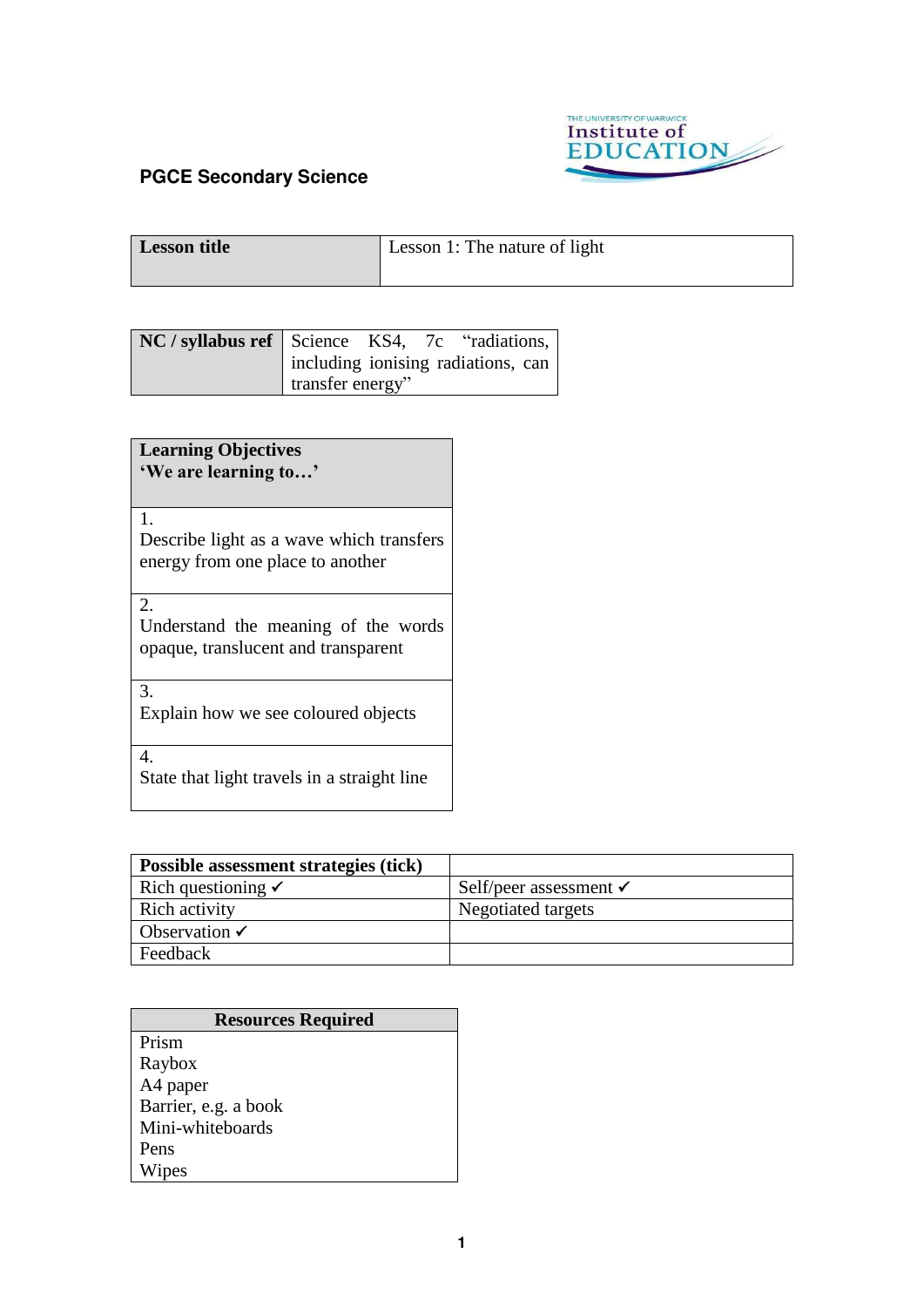| <b>Time</b>      | <b>Pupil activity</b><br>Describe the activity, including the groupings. This may be in note<br>form but should be in sufficient detail to enable a competent<br>practitioner to teach                                                                          | <b>Teaching and learning</b><br>Include teaching<br>and<br>learning<br>styles/scripted<br>differentiated<br>questions/opportunities for assessing<br>the learning during the activity,<br>during mini plenaries etc | <b>Resources needed</b> |
|------------------|-----------------------------------------------------------------------------------------------------------------------------------------------------------------------------------------------------------------------------------------------------------------|---------------------------------------------------------------------------------------------------------------------------------------------------------------------------------------------------------------------|-------------------------|
| $5 \text{ min}$  | To start this new topic, ask open questions about light.                                                                                                                                                                                                        | Assessment of what pupils already<br>know about light.<br>What is light?<br>What do you know about light?<br>What is colour?                                                                                        |                         |
| 5 mins           | Explain that light is a transfer of energy using electromagnetic<br>waves.<br>Demonstrate what happens when you shine light through a prism.                                                                                                                    |                                                                                                                                                                                                                     | Prism<br>Raybox         |
| 10 mins          | Talk about how shadows are created; show some examples on the<br>wall using a bright light bulb. Ask the students how we can make<br>the shadows sharper or more blurred (they probably know this from<br>experience).<br>Ask students to explain why.          |                                                                                                                                                                                                                     |                         |
| 5 mins           | Introduce the words opaque, translucent and transparent.                                                                                                                                                                                                        |                                                                                                                                                                                                                     |                         |
| 10 mins<br>5 min | In groups of 3-4, get students to write as many examples of opaque,<br>translucent and transparent materials/objects as possible. After 5<br>minutes, ask each group to read out their answers.<br>Show a diagram of how a raybox works. Explain that the light |                                                                                                                                                                                                                     |                         |
|                  | emitted from a light bulb travels in all directions so if we put it in a                                                                                                                                                                                        |                                                                                                                                                                                                                     |                         |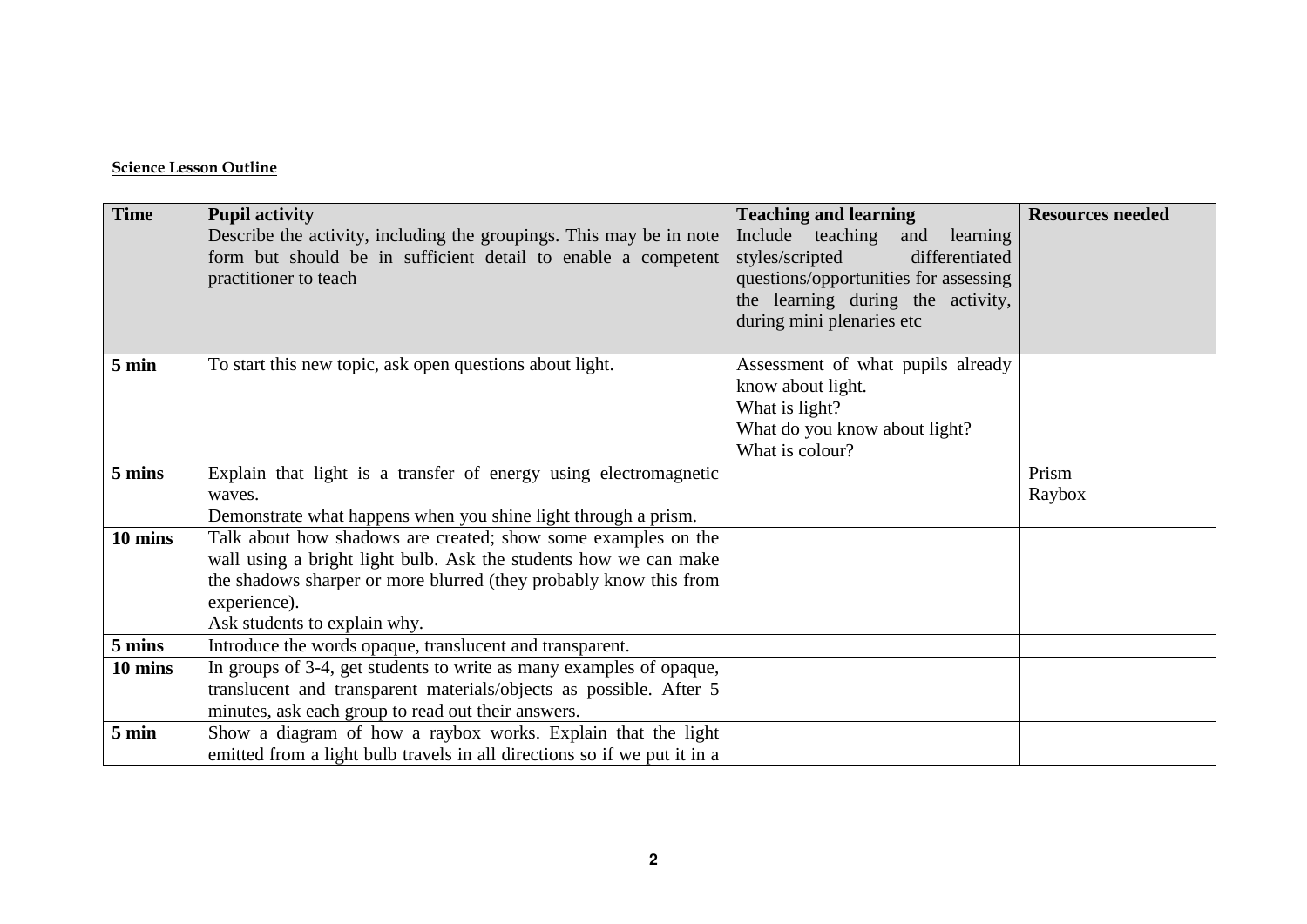|                  | box with a slit we only get the parts of the beam that travel in that  <br>direction. This is how a ray is created. |                      |
|------------------|---------------------------------------------------------------------------------------------------------------------|----------------------|
| $10 \text{ min}$ | Demonstrate the use of a raybox on a sheet of paper. Can see that                                                   | Raybox               |
|                  | light travels in a straight line. Put an opaque barrier in the way $\rightarrow$                                    | A4 paper             |
|                  | light ray stops.                                                                                                    | Barrier, e.g. a book |
| $10 \text{ min}$ | "Who wants to be a millionaire" quiz on light. Use mini-                                                            | Mini-whiteboards     |
|                  | whiteboards for answers. The letter that most students choose is the                                                | Pens                 |
|                  | answer selected.                                                                                                    | Wipes                |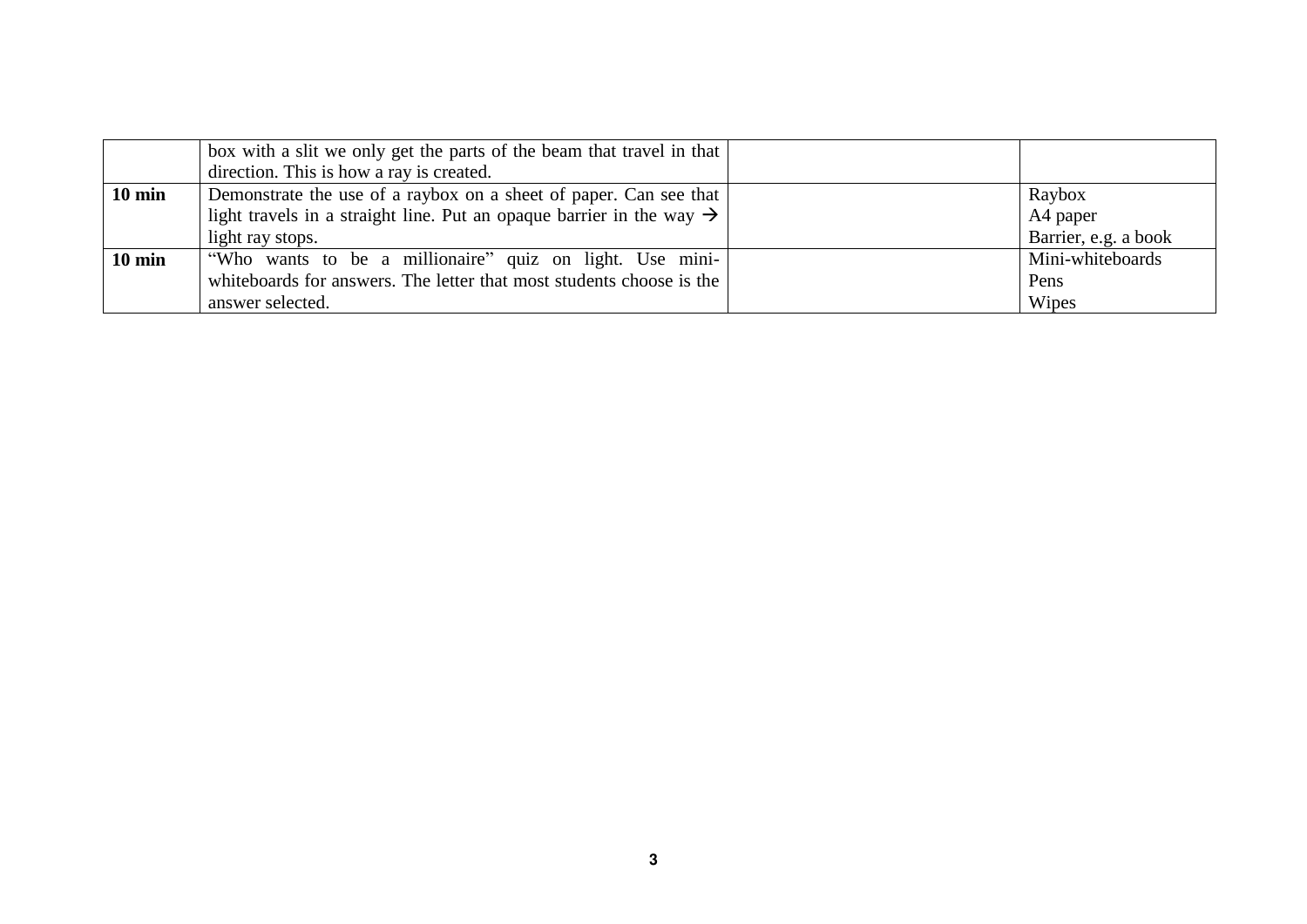

| Lesson title | Lesson 2: Reflection |
|--------------|----------------------|
|              |                      |

| NC / syllabus ref | Science KS4:<br><b>How Science works</b><br>2c "work accurately<br>and       |  |
|-------------------|------------------------------------------------------------------------------|--|
|                   | safely, individually and with<br>others, when collecting<br>first-hand data" |  |
|                   | 3b "use both qualitative and<br>quantitative approaches"                     |  |

### **Learning Objectives 'We are learning to…'**

Know how light is reflected

2.

1.

Understand how we use reflection in everyday life

| Possible assessment strategies (tick) |                      |
|---------------------------------------|----------------------|
| Rich questioning $\checkmark$         | Self/peer assessment |
| Rich activity                         | Negotiated targets   |
| Observation $\checkmark$              |                      |
| Feedback                              |                      |

| <b>Resources Required</b>             |  |  |  |
|---------------------------------------|--|--|--|
| Rayboxes (10)                         |  |  |  |
| Mirrors (20)                          |  |  |  |
| Sheets of A4 paper                    |  |  |  |
| Blutack to stick mirrors to paper and |  |  |  |
| paper to desk                         |  |  |  |
| <b>Rulers</b>                         |  |  |  |
| <b>Protractors</b>                    |  |  |  |
| Periscope worksheet                   |  |  |  |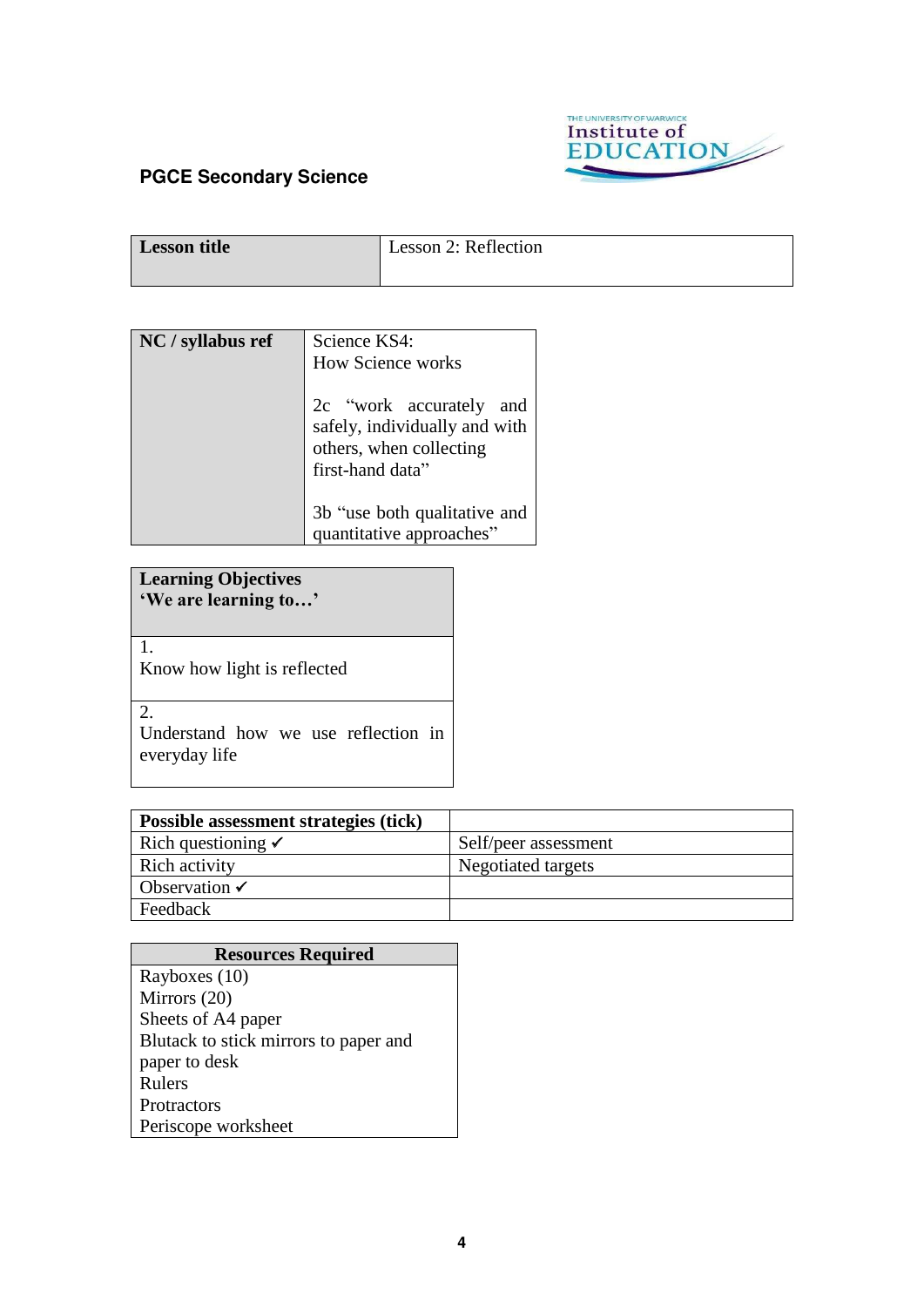| <b>Time</b>      | <b>Pupil activity</b><br>Describe the activity, including the groupings. This may be in<br>note form but should be in sufficient detail to enable a<br>competent practitioner to teach                                                                  | <b>Teaching and learning</b><br>Include teaching and learning styles/scripted<br>differentiated questions/opportunities for assessing<br>the learning during the activity, during mini<br>plenaries etc | <b>Resources needed</b>                                                      |
|------------------|---------------------------------------------------------------------------------------------------------------------------------------------------------------------------------------------------------------------------------------------------------|---------------------------------------------------------------------------------------------------------------------------------------------------------------------------------------------------------|------------------------------------------------------------------------------|
| $10 \text{ min}$ | Introduce reflection.<br>Ask students if they can think of any uses of reflection in real<br>life. (mirrors, periscopes etc)<br>Talk about how police cars and ambulances have backwards<br>writing on them.                                            |                                                                                                                                                                                                         |                                                                              |
| $10 \text{ min}$ | Using a raybox and a mirror standing on a sheet of paper and<br>working in groups of 3, students shine a ray of light onto the<br>mirror and trace (using a ruler) the incident and reflected rays,<br>as well as the plane of the mirror on the paper. | Practical work.<br>Light ray tracing                                                                                                                                                                    | Rayboxes<br><b>Mirrors</b><br>Sheets of A4 paper<br><b>Blutack</b><br>Rulers |
| $5 \text{ min}$  | Draw a line to show the normal to the mirror plane (using a<br>protractor). Measure the angles between the normal and the<br>two rays drawn on the paper.                                                                                               | Making accurate drawings, using a protractor.                                                                                                                                                           | <b>Protractors</b>                                                           |
| $10 \text{ min}$ | Give each group another mirror and ask them to align them to<br>get a (horizontal) periscope.                                                                                                                                                           |                                                                                                                                                                                                         |                                                                              |
| 5 min            | Students to put equipment back on shelves.                                                                                                                                                                                                              |                                                                                                                                                                                                         |                                                                              |
| $10 \text{ min}$ | Give each student a copy of the periscope worksheet and ask<br>them to draw the light ray from the rabbit to the fox.                                                                                                                                   |                                                                                                                                                                                                         | Periscope worksheet                                                          |
| $10 \text{ min}$ | What have we learnt today? Get students to work out what the<br>learning objectives were and ask them to show thumbs up if<br>they feel confident that they have achieved each learning<br>objective.                                                   |                                                                                                                                                                                                         |                                                                              |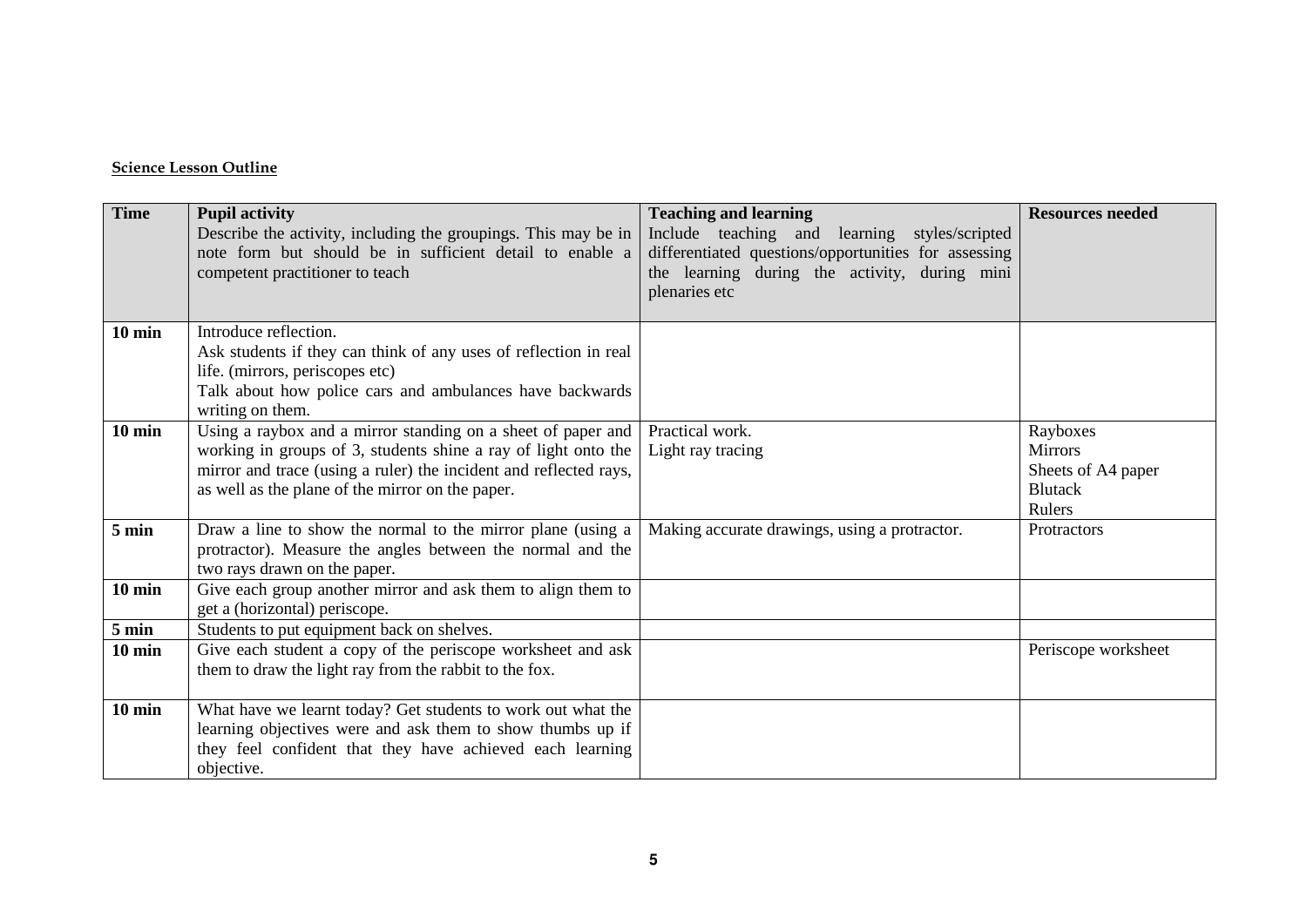(Source: [http://www.tes.co.uk/teaching-resource/Periscopes-3008299/\)](http://www.tes.co.uk/teaching-resource/Periscopes-3008299/)

## **Periscopes**

Complete the diagram to show how the fox can see the rabbit.



(Source: [http://www.tes.co.uk/teaching-resource/Periscopes-3008299/\)](http://www.tes.co.uk/teaching-resource/Periscopes-3008299/)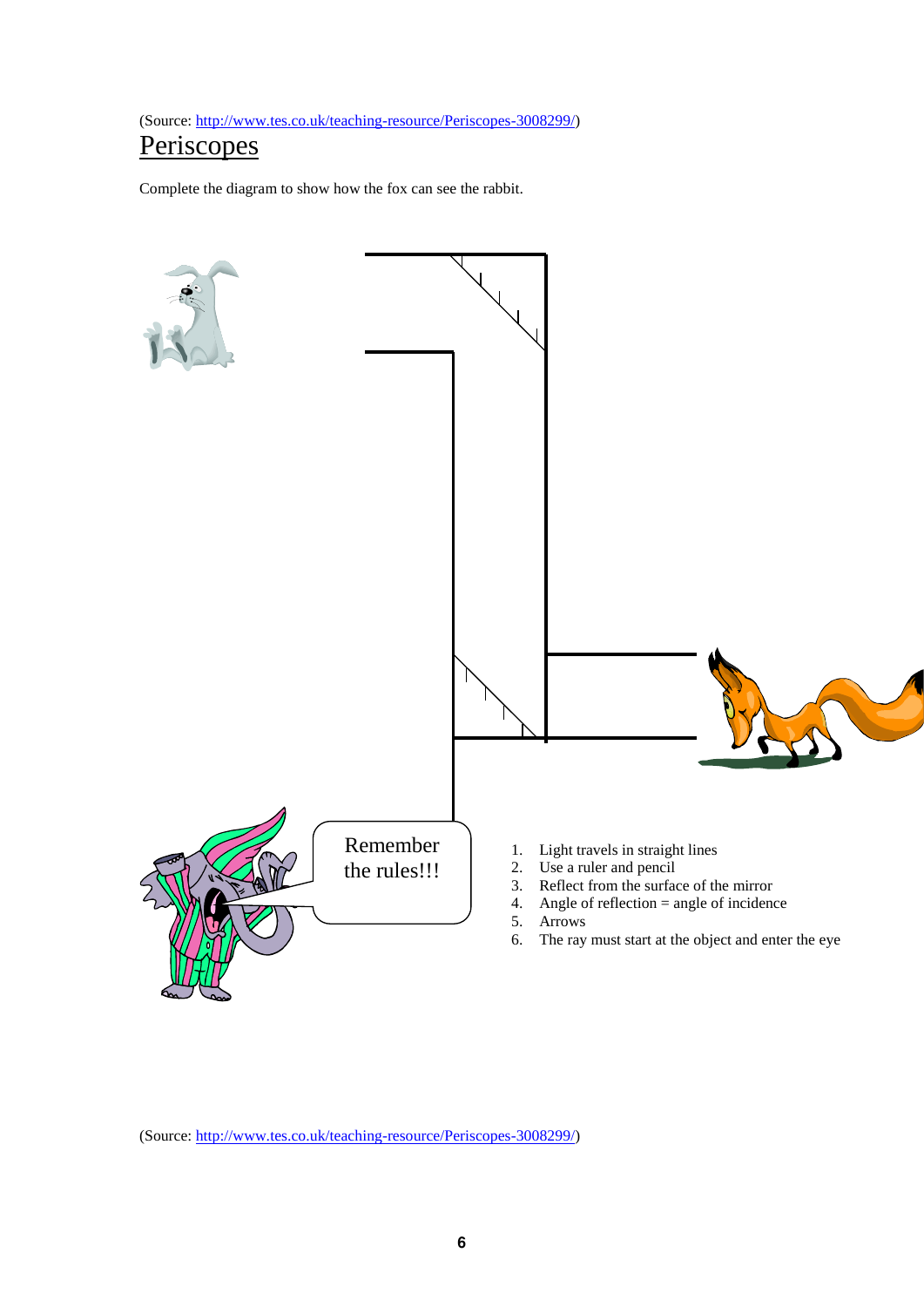

| Trainee | $\mathbf{v}$<br>Victor Hui |
|---------|----------------------------|
| School  |                            |

| <b>Lesson title and context</b> | Snell's law: the law of refraction |
|---------------------------------|------------------------------------|
| (prior learning)                | (The law of reflection)            |

| Date              | $3rd$ of 6 lessons   | <b>Period/Time</b> |  |
|-------------------|----------------------|--------------------|--|
| <b>Class Size</b> |                      | <b>Year/Class</b>  |  |
| <b>Topic</b>      | Propagation of light | <b>Room</b>        |  |

| <b>Ability</b> | .<br><b>Mixed</b> | $\mathbf{N}$ $\mathbf{C}$<br>$\rightarrow$ |  |
|----------------|-------------------|--------------------------------------------|--|
|                |                   | syllabus ref                               |  |

| <b>Learning Objectives</b>           | <b>Learning Outcomes</b>                    |
|--------------------------------------|---------------------------------------------|
| 'We are learning to'                 | 'What I am looking for'                     |
|                                      | (Match to learning objectives)              |
| 1. Know that light travels slower in | 1. That explains the apparent depth of      |
| dense media than in air.             | a swimming pool when observed from          |
|                                      | above.                                      |
| 2. Know that the term refraction     | 2. Be able make the distinction between the |
| describes the phenomena of light     | phenomena of reflection and reflection.     |
| that deviates from its direction of  |                                             |
| propagation when entering another    |                                             |
| medium.                              |                                             |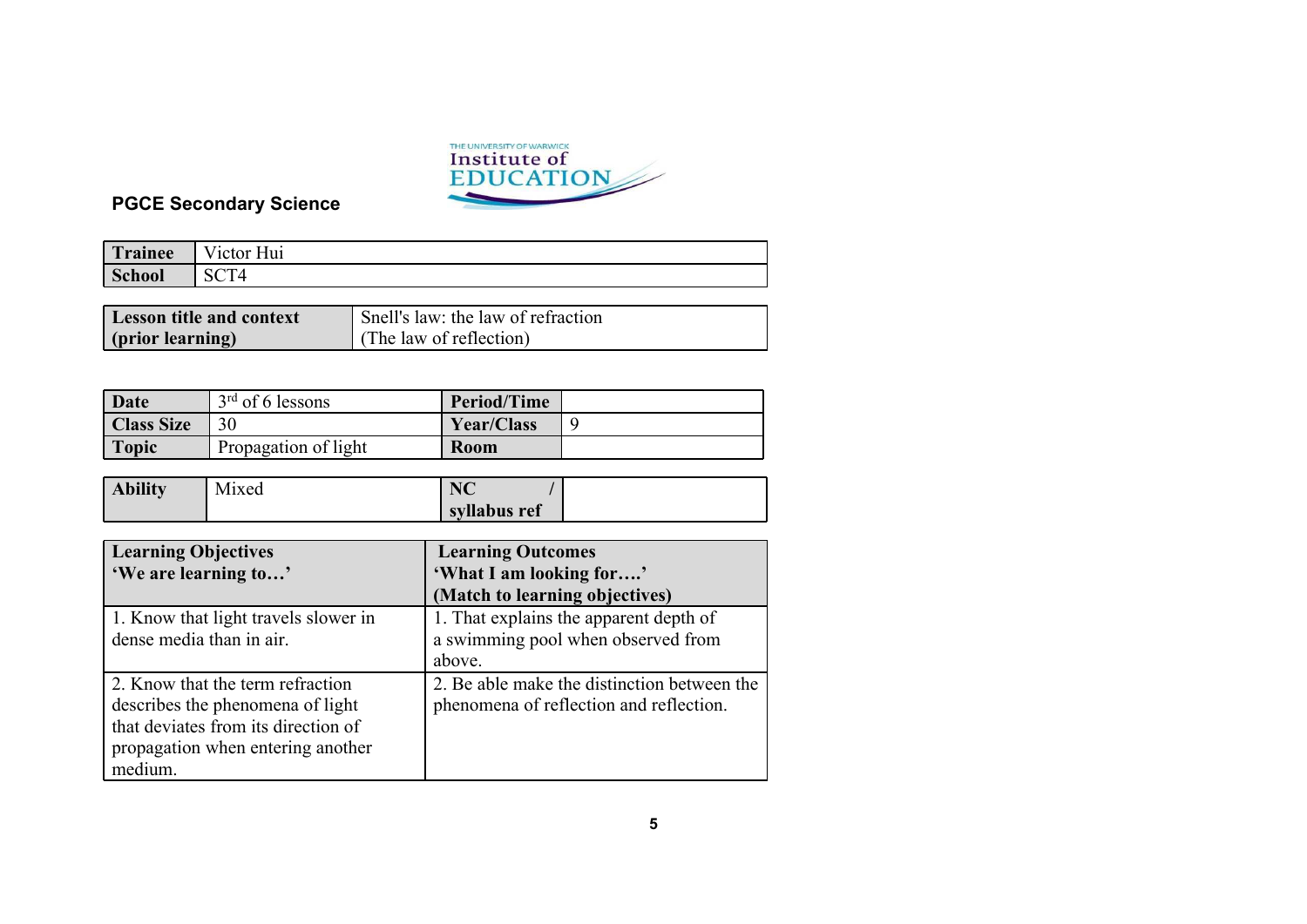| 3. Know that refraction Snell's law:<br>where is the refractive index of the<br>material | 3. To know that Snell's law can be verified<br>experimentally. |
|------------------------------------------------------------------------------------------|----------------------------------------------------------------|
|                                                                                          |                                                                |
|                                                                                          |                                                                |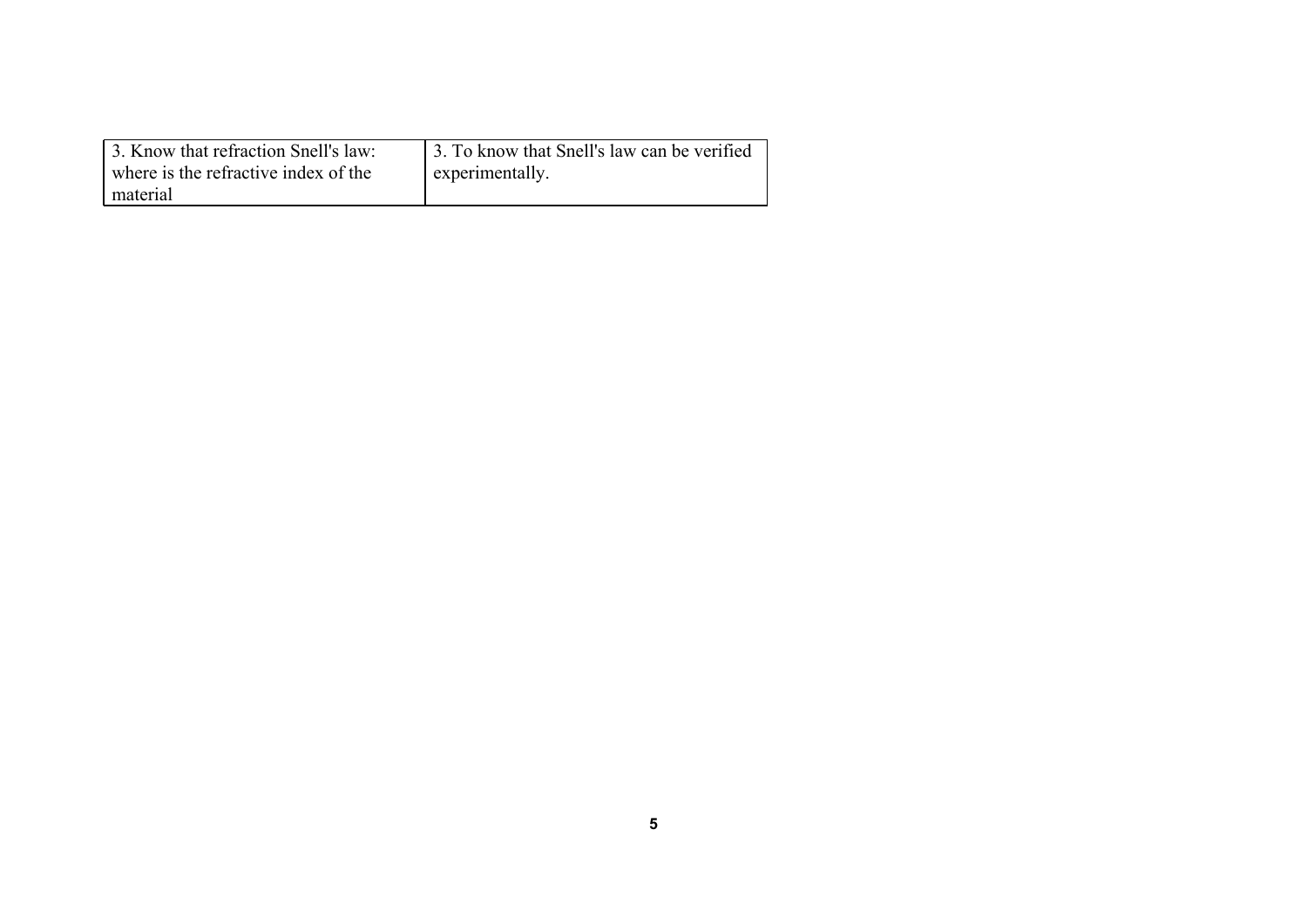| Possible assessment strategies (tick) |                                 |
|---------------------------------------|---------------------------------|
| Rich questioning $\sqrt{}$            | Self/peer assessment $\sqrt{ }$ |
| Rich activity $\sqrt{}$               | Negotiated targets              |
| Observation $\sqrt{}$                 |                                 |
| Feedback $\sqrt{}$                    |                                 |

| and/or<br><b>Differentiation</b><br><i>(activities)</i><br>teaching style)                    |                                                             |
|-----------------------------------------------------------------------------------------------|-------------------------------------------------------------|
| <b>SUPPORT LEARNERS</b>                                                                       | <b>CHALLENGE LEARNERS</b>                                   |
| To perform two experiments of<br>refraction: light incident into perplex and<br>glass blocks. | To understand mathematical meaning of<br>the sine function. |
|                                                                                               |                                                             |

| <b>Resources Required</b> | Use of IT |
|---------------------------|-----------|
| Light boxes               |           |
| Perplex blocks            |           |
| Glass blocks              |           |
| Protractors               |           |
| Rulers.                   |           |
| Calculators.              |           |

| <b>Risk Assessment – action points to be</b> |                            |  |
|----------------------------------------------|----------------------------|--|
| incorporated into the lesson activities      |                            |  |
| (tick to ensure completion)                  |                            |  |
| <b>Risk</b>                                  | <b>Precaution / Action</b> |  |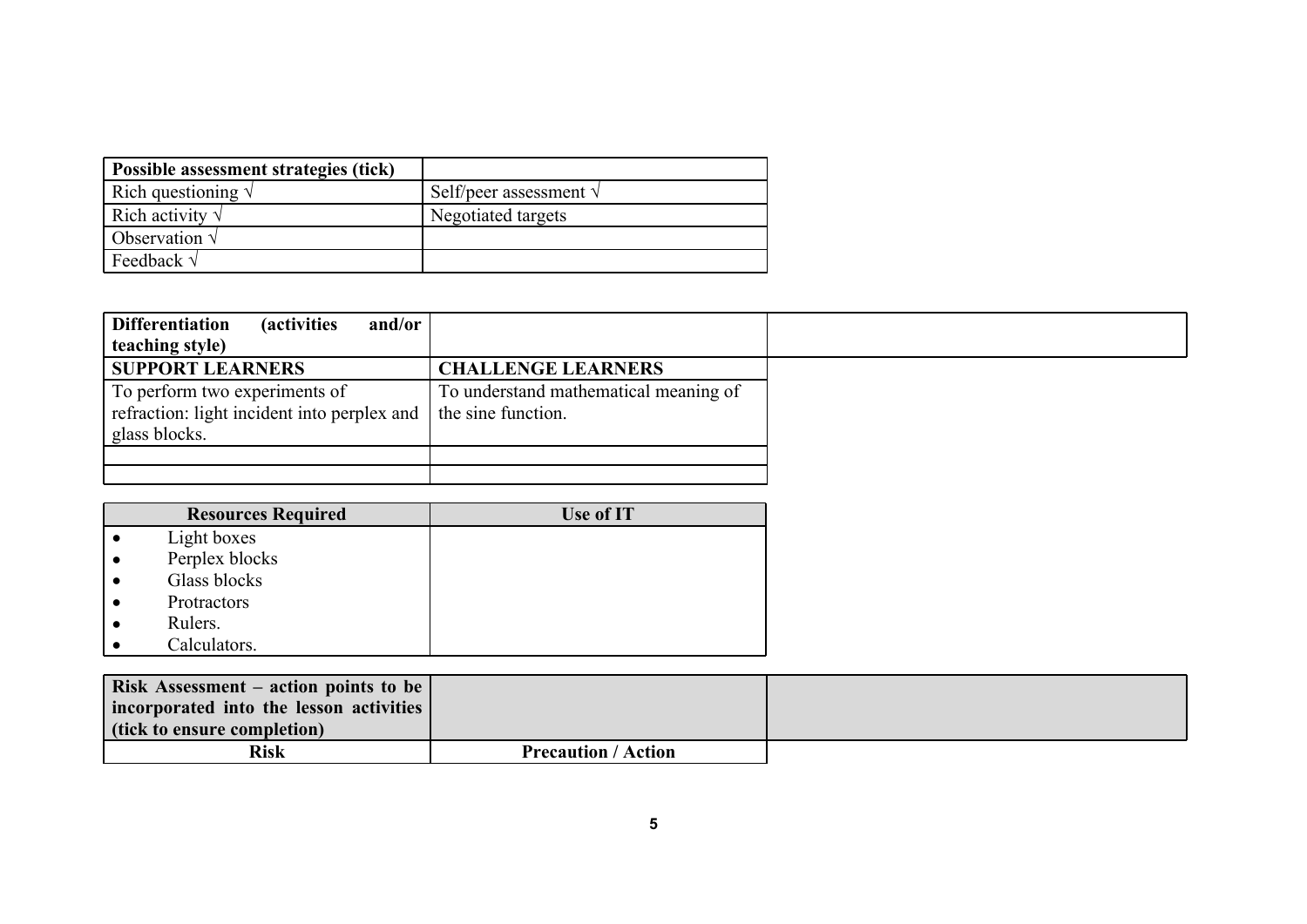| The light boxes could get very hot | Verbal precaution |
|------------------------------------|-------------------|
|                                    |                   |

| Deployment of support staff e.g.<br>teaching assistant; technician etc. |                          |  |
|-------------------------------------------------------------------------|--------------------------|--|
| <b>Staff</b>                                                            | Task                     |  |
| Technician                                                              | Allocation of equipments |  |
|                                                                         |                          |  |

| <b>Homework Task</b>                   | <b>Deadline</b>              |
|----------------------------------------|------------------------------|
| Finish the write up of the experiment. | <b>Bring the work to the</b> |
|                                        | next lesson.                 |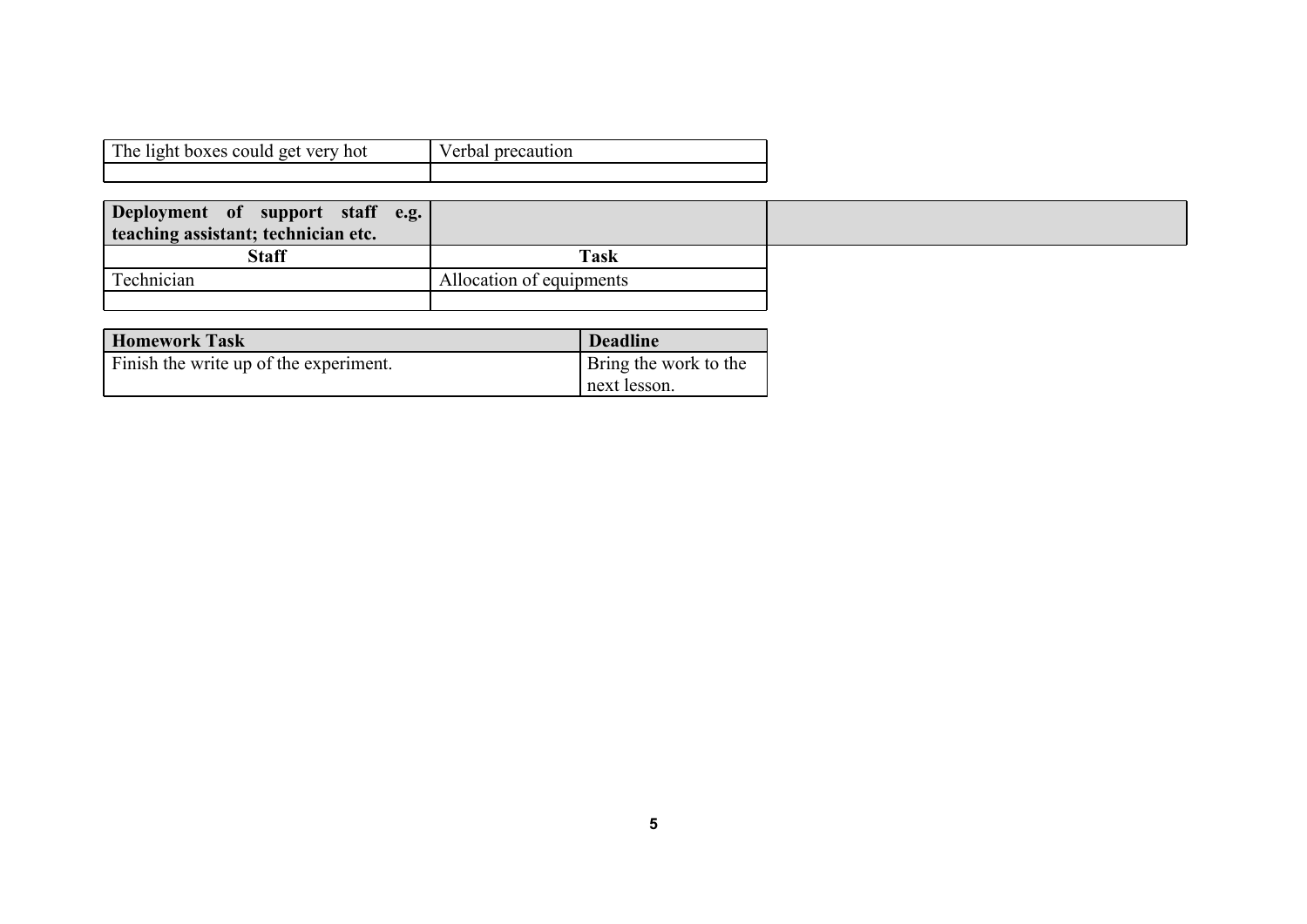| Time  | <b>Pupil activity</b>                                                                  | <b>Teaching and learning</b>                                                                          | <b>Resources needed</b> |
|-------|----------------------------------------------------------------------------------------|-------------------------------------------------------------------------------------------------------|-------------------------|
| /min  | activity,<br>Describe<br>the<br>including the                                          | Include teaching and learning styles/scripted differentiated                                          |                         |
|       |                                                                                        | groupings. This may be in note form but questions/opportunities for assessing the learning during the |                         |
|       | should be in sufficient detail to enable a $\vert$ activity, during mini plenaries etc |                                                                                                       |                         |
|       | competent practitioner to teach                                                        |                                                                                                       |                         |
| 00:00 | Observe illustrations and photographs that                                             | <b>Starter:</b>                                                                                       | 10 illustrations and    |
|       | depict the phenomena of refraction and                                                 | I will show 10 illustrations and photographs, write down                                              | photographs show        |
| 00:05 | determine which normally occur and never                                               | which pictures depicts a commonly occurred phenomenon.                                                | a straw in a glass      |
|       | occur.                                                                                 | Q: Where would you have seen the phenomenon.                                                          | of water, picture       |
|       |                                                                                        | Q: Why do some illustrations show a kink of a straight                                                | underneath a block of   |
|       |                                                                                        | object if half of which is embed in another medium?                                                   | glass, fish tanks, etc. |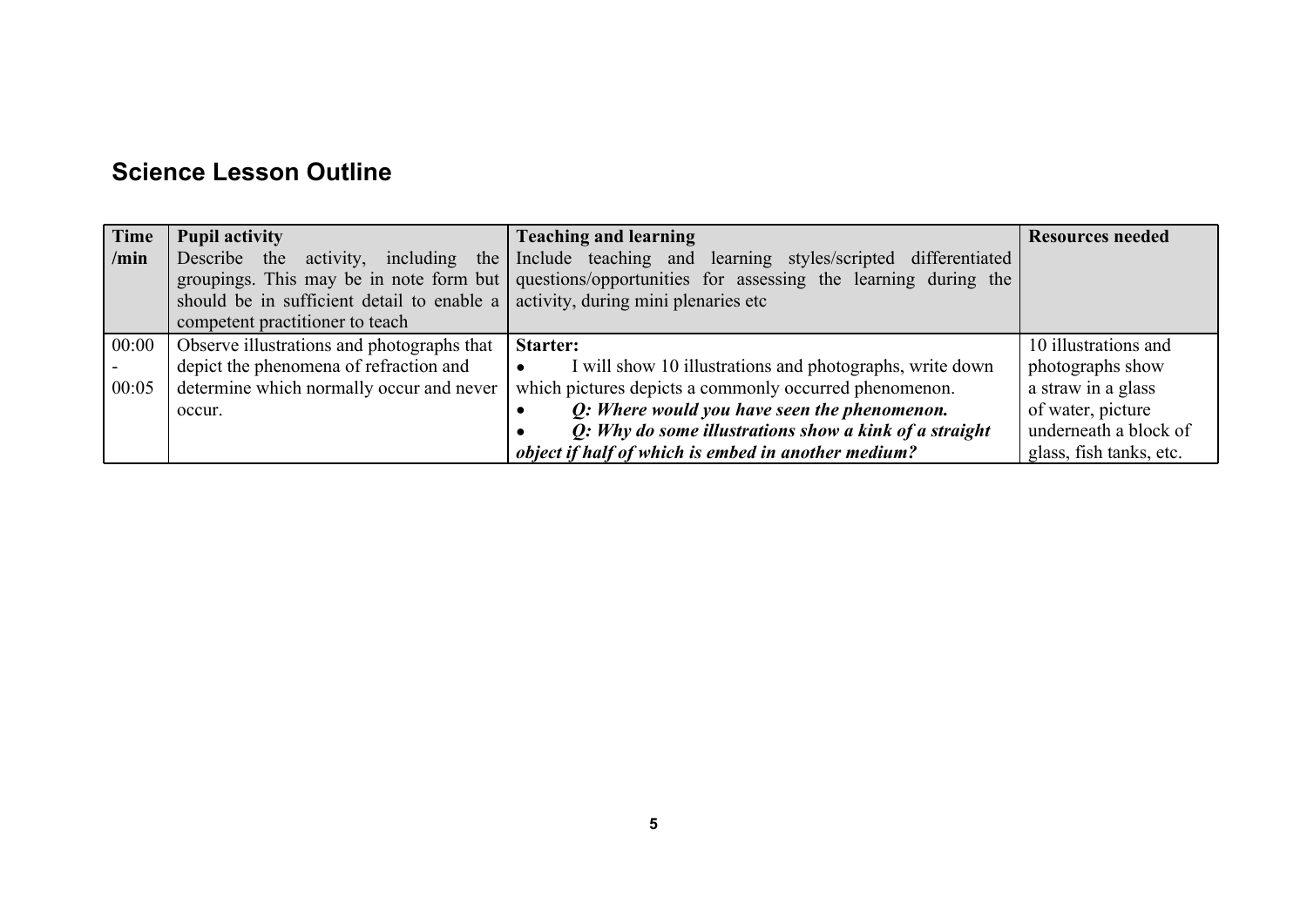| 00:    | Work in pairs<br>$\bullet$                  | (Assessment) walked around the classroom to join in the           | Display the apparent      |
|--------|---------------------------------------------|-------------------------------------------------------------------|---------------------------|
| $05 -$ | discuss with each other a way to            | discussions.                                                      | depth illustration but    |
| 00:15  | complete a ray tracing diagram on a work    | Pay attention to good explanations and misconceptions.            | leave out the ray-tracing |
|        | sheet that would explain the apparent       | Select representative explanation and misconception and           | part of it for the pupils |
|        | depth of a swimming pool.                   | ask the pupil originators to explain their reasoning to the whole | to complete.              |
|        |                                             | class.                                                            |                           |
|        |                                             | Q: Imagine walking from one patch of land into another            |                           |
|        |                                             | one but keeping the same pace (number of steps per allocated      |                           |
|        |                                             | time).                                                            |                           |
|        |                                             | Q: How to adjust the steps of the walk such that the              |                           |
|        |                                             | walking path is deviated from its course the way the ray-tracing  |                           |
|        |                                             | diagram shown?                                                    |                           |
|        |                                             | $Q$ : In order to explain the apparent depth, we conclude         |                           |
|        |                                             | that light enter water must deviate from its direction of         |                           |
|        |                                             | propagation.                                                      |                           |
| 00:15  | Response to questions.<br>$\bullet$         | Q: Use ray-tracing diagram, surely there is way to find           |                           |
|        | Use the ray-tracing diagram                 | out the speed of light in the water of the swimming pool. How?    |                           |
| 00:25  | worksheet to find out the speed of light in | (waiting time a minute or two)                                    |                           |
|        | the water of the swimming pool.             | Formally introduce Snell's law: display Snell's law and           |                           |
|        | Write Snell's law down in                   | definitions over the projector.                                   |                           |
|        | notebooks.                                  | Brief explanation of the sine function and demonstrate the        |                           |
|        |                                             | operation using a calculator.                                     |                           |
| 00:25  | <b>Practical:</b>                           | Quick demonstrate the experiment.                                 | Light boxes.              |
|        | Work in pairs.                              | Q: What are the dependent, independent and controlled             | Perplex and               |
| 00:55  | Trace the ray of incidence and              | parameters of the experiment.                                     | glass blocks.             |
|        | refraction of light through a block of      | (Assessment) walk around the classroom and assess the             | Protractors.              |
|        | perplex or glass and verify Snell's law.    | progress of the experiments and the result calculation.           | Rulers.<br>$\bullet$      |
|        | Take the reading of the angles and          | Make sure the pupils are aware that the refractive index is       | Graph paper.<br>$\bullet$ |
|        | plot the graph.                             | different for different materials.                                | Calculators.<br>$\bullet$ |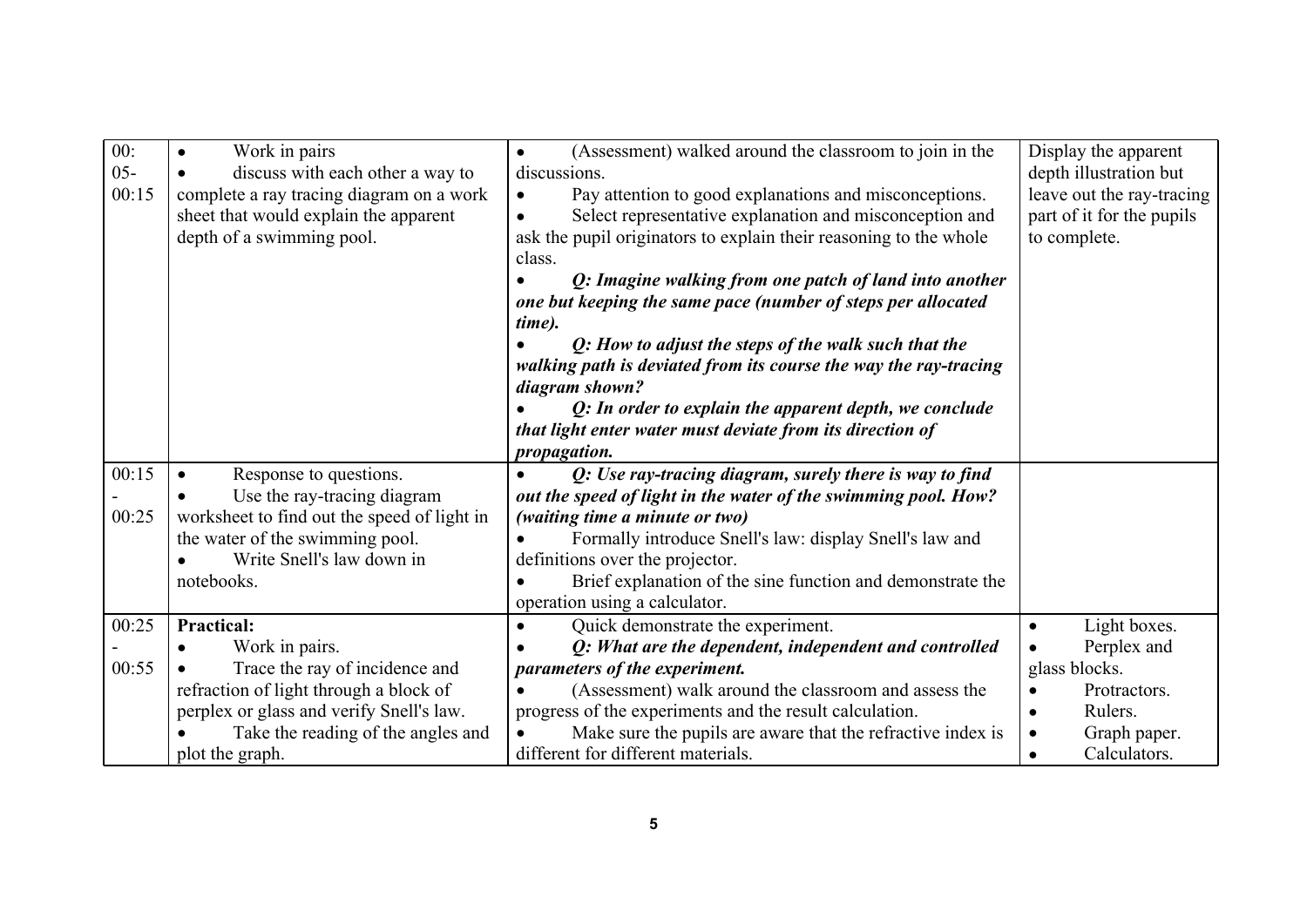| 00:55 | <b>Practical:</b>                | <b>Plenary:</b>                                            |  |
|-------|----------------------------------|------------------------------------------------------------|--|
|       | Watch my demonstration.          | Move over to one group.                                    |  |
| 00:60 | Work in groups of 6 (formed from | Demonstrate using the corner sections of perplex or glass  |  |
|       | 3 working pairs)                 | blocks to change the direction of light propagation.       |  |
|       | Replicate my demonstration.      | The ability to change the direction of propagation found   |  |
|       |                                  | many practical applications. Lenses in different shape can |  |
|       |                                  | converge and diverge the beams of the light.               |  |
|       |                                  | Use three blocks to converge and diverge three beams of    |  |
|       |                                  | light.                                                     |  |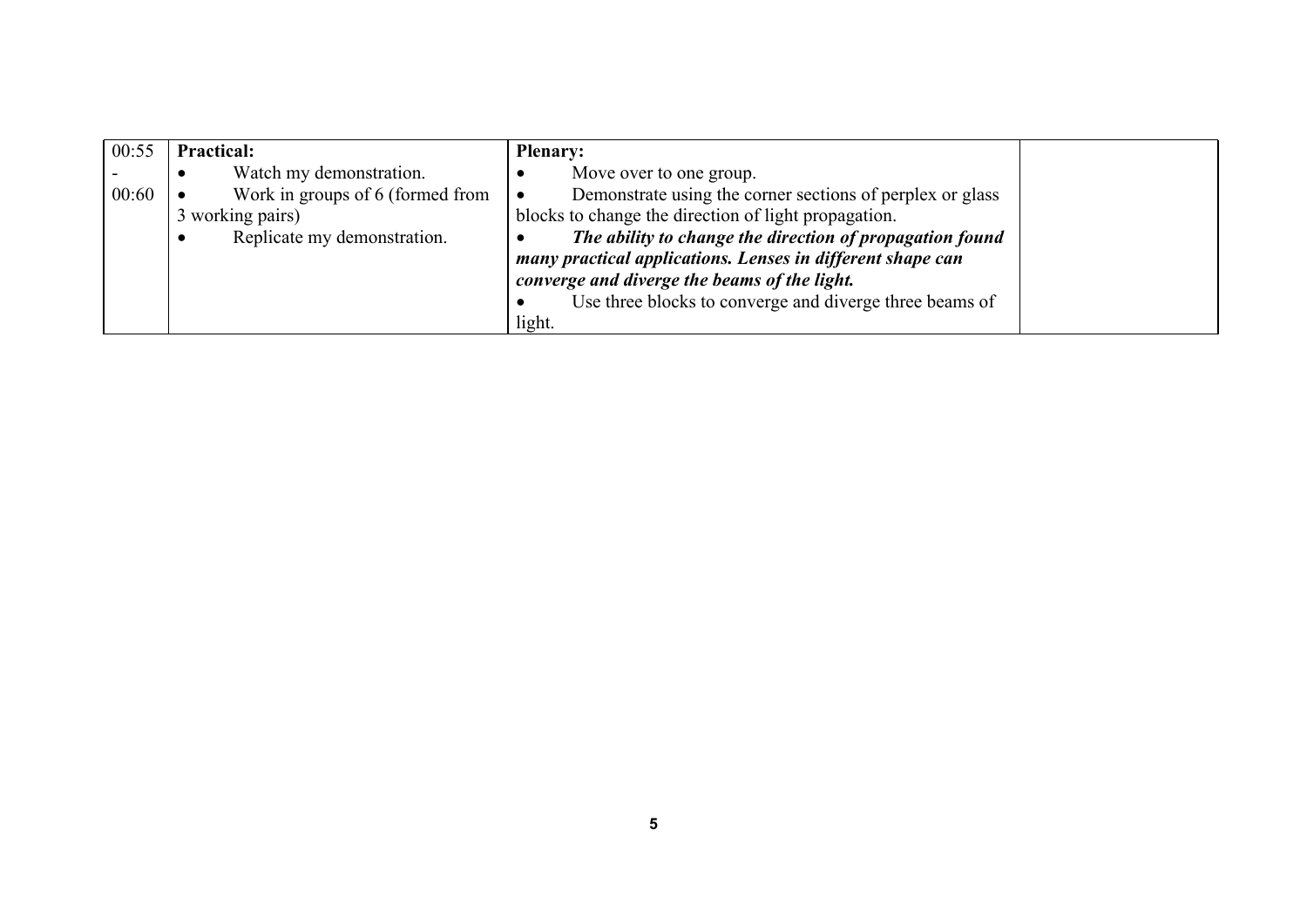

| Trainee | $\mathbf{v}$<br>Victor Hui |
|---------|----------------------------|
| School  |                            |

| <b>Lesson title and context</b> | Internal reflection.                        |
|---------------------------------|---------------------------------------------|
| (prior learning)                | $\int$ (Snell's law: the law of refraction) |

| Date              | $4th$ of 6 lessons   | <b>Period/Time</b> |  |
|-------------------|----------------------|--------------------|--|
| <b>Class Size</b> |                      | Year/Class         |  |
| <b>Topic</b>      | Propagation of light | <b>Room</b>        |  |

| <b>Ability</b> | $- \cdot$<br>Mixed | $\mathbf{N}$ $\mathbf{C}$<br>$\rightarrow$ |  |
|----------------|--------------------|--------------------------------------------|--|
|                |                    | syllabus ref                               |  |

| <b>Learning Objectives</b>              | <b>Learning Outcomes</b>                    |
|-----------------------------------------|---------------------------------------------|
| 'We are learning to'                    | 'What I am looking for'                     |
|                                         | (Match to learning objectives)              |
| 1. Know that the path of a ray is       | 1. The phenomenon can be demonstrated       |
| reversible.                             | using a prism.                              |
| 2. Know that there exists a critical    | 2. That the image of reflection can be seen |
| incident angle beyond which a beam of   | on the interface of the water and air from  |
| light incident from a dense medium to a | inside the water.                           |
| less dense medium will not emerge but   |                                             |
| totally and internally reflected.       |                                             |
|                                         |                                             |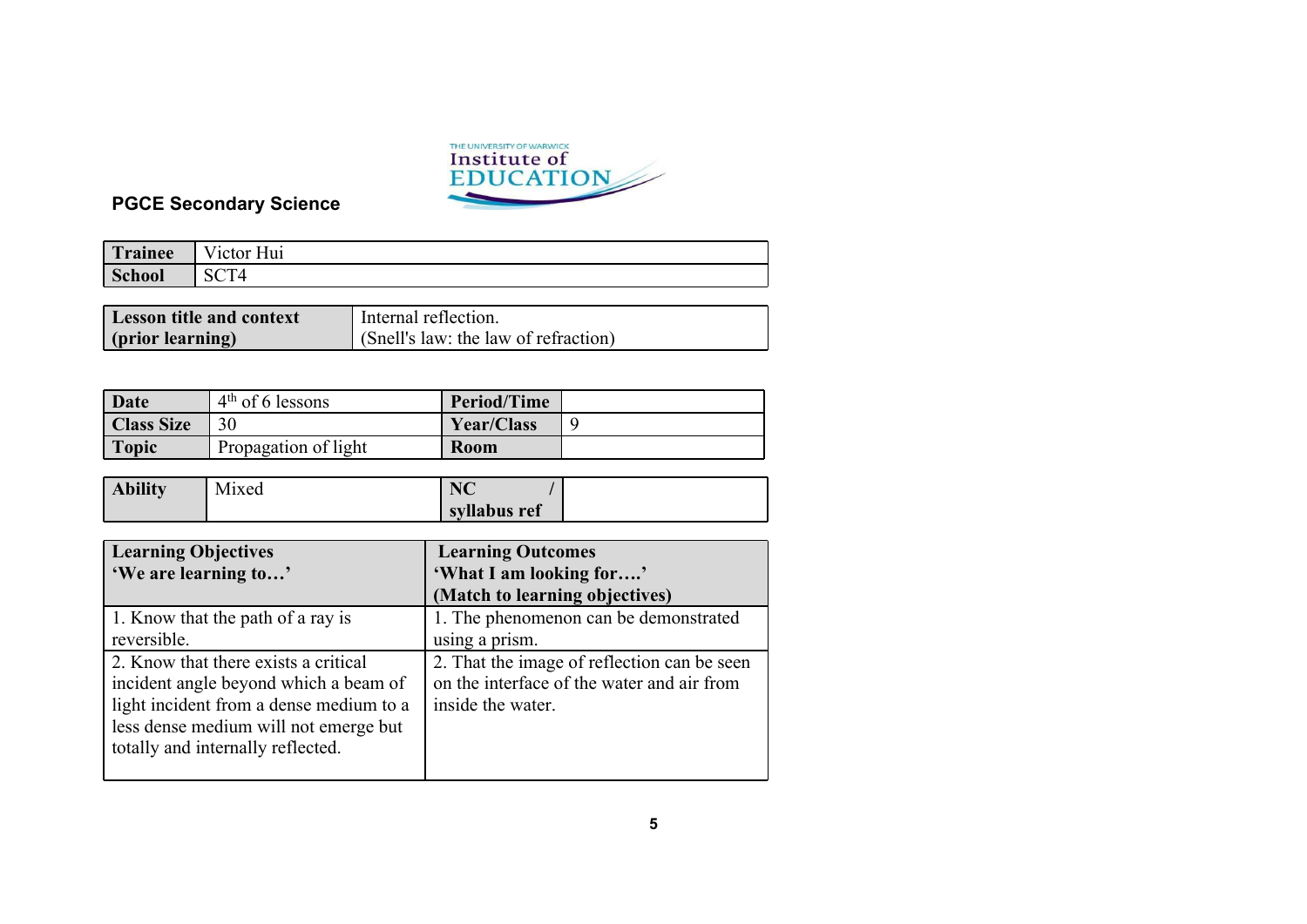| 3. Know that the critical angle for total | 3. Be able to use the formula to calculate |
|-------------------------------------------|--------------------------------------------|
| internal reflection can be derived from   | the critical angles for totally internal   |
| Snell's law                               | reflection for different materials.        |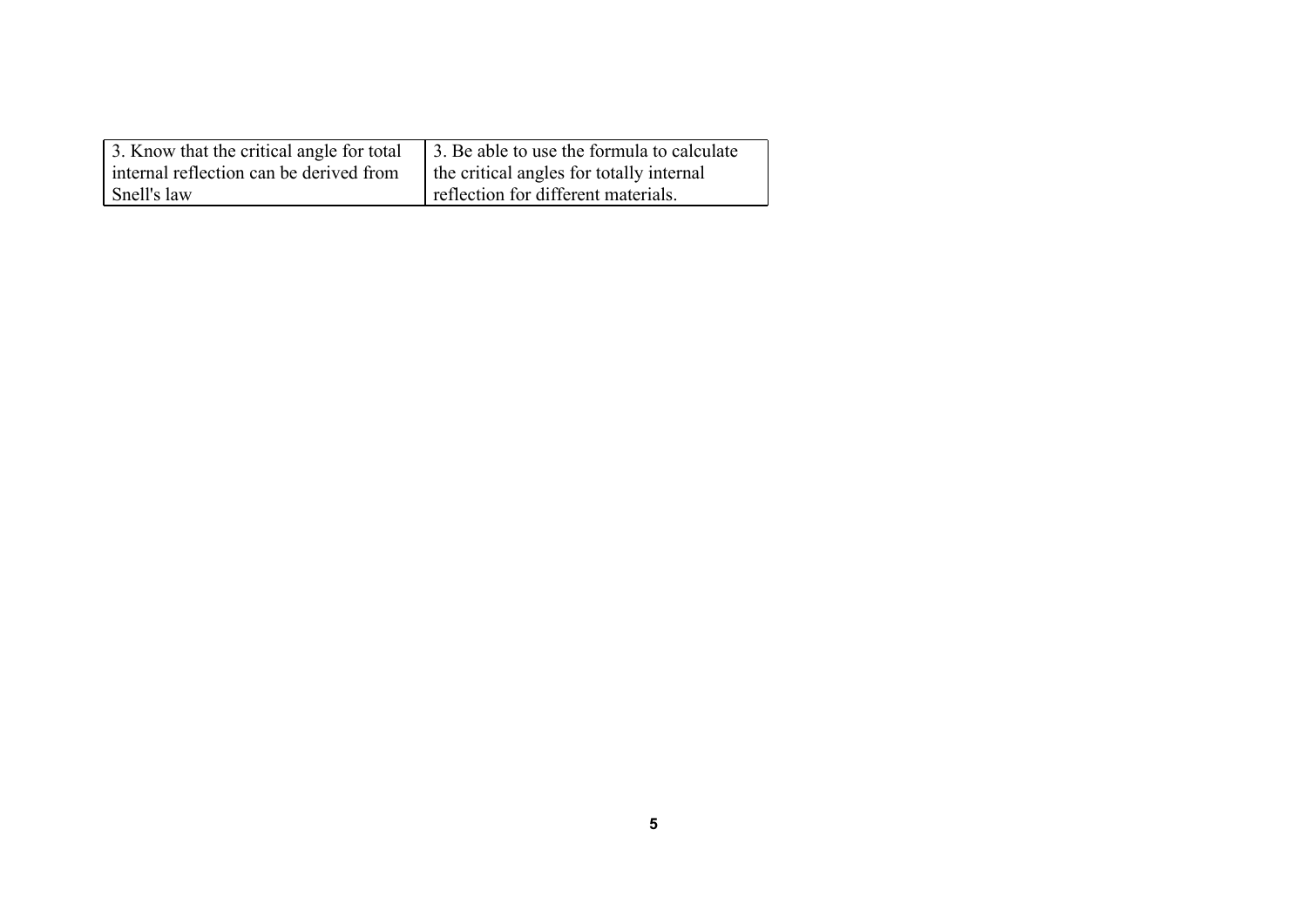| Possible assessment strategies (tick) |                                 |
|---------------------------------------|---------------------------------|
| Rich questioning $\sqrt$              | Self/peer assessment $\sqrt{ }$ |
| Rich activity $\sqrt$                 | Negotiated targets              |
| Observation $\sqrt{}$                 |                                 |
| Feedback $\sqrt{}$                    |                                 |

| <b>Differentiation</b><br>and/or<br><i>(activities)</i><br>teaching style)                    |                                                             |
|-----------------------------------------------------------------------------------------------|-------------------------------------------------------------|
| <b>SUPPORT LEARNERS</b>                                                                       | <b>CHALLENGE LEARNERS</b>                                   |
| To perform two experiments of<br>refraction: light incident into perplex and<br>glass blocks. | To understand mathematical meaning of<br>the sine function. |
|                                                                                               |                                                             |
|                                                                                               |                                                             |

| <b>Resources Required</b>       | Use of IT |
|---------------------------------|-----------|
| Light boxes                     |           |
| glass blocks.                   |           |
| Semi circular perplex and glass |           |
| prisms.                         |           |
| Protractors                     |           |
| Rulers.                         |           |
| Calculators.                    |           |

| Risk Assessment – action points to be $\vert$ |  |
|-----------------------------------------------|--|
| incorporated into the lesson activities       |  |
| (tick to ensure completion)                   |  |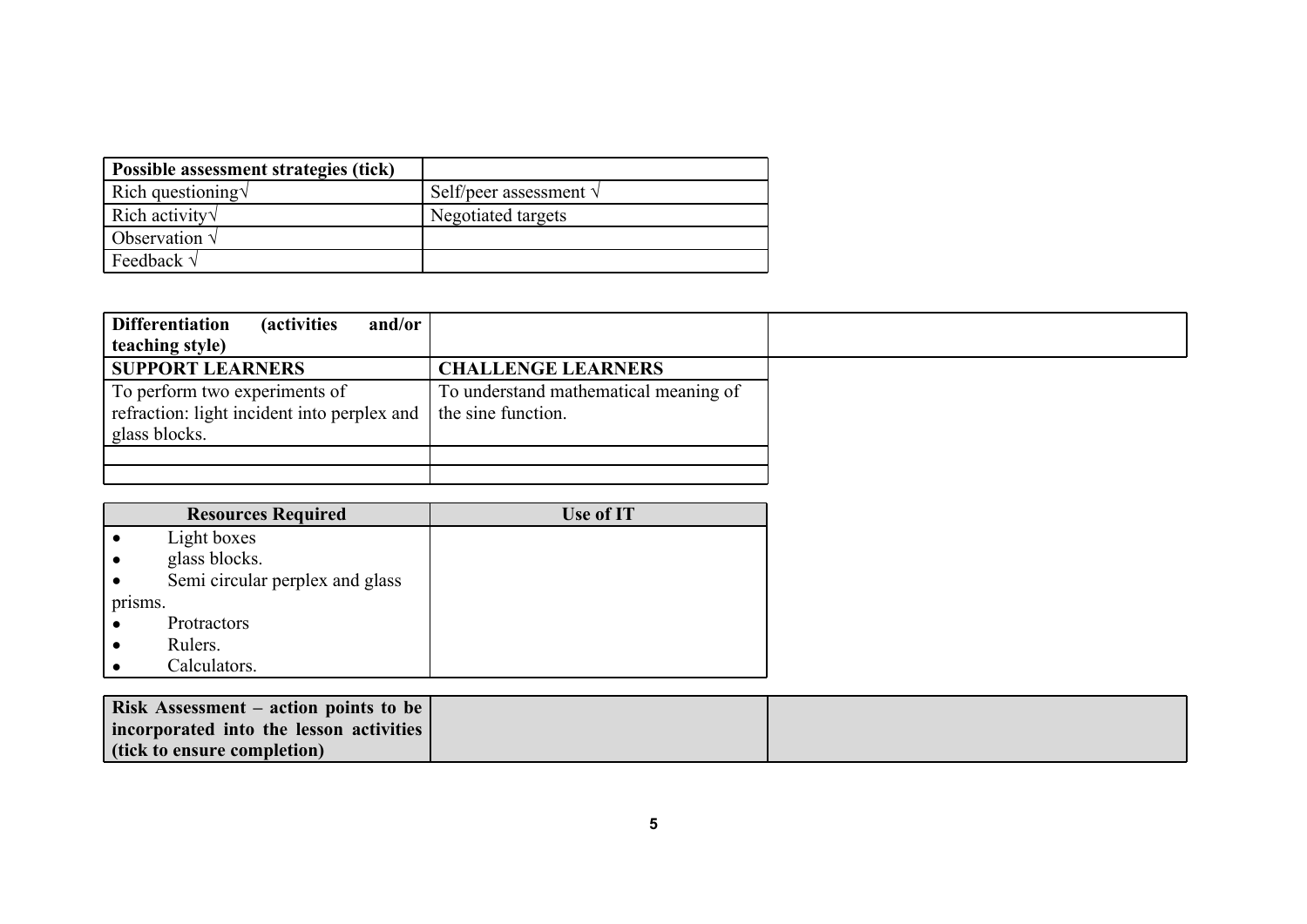| Risk                               | <b>Precaution / Action</b> |
|------------------------------------|----------------------------|
| The light boxes could get very hot | Verbal precaution          |
|                                    |                            |

| Deployment of support staff e.g.<br>teaching assistant; technician etc. |                          |  |
|-------------------------------------------------------------------------|--------------------------|--|
| <b>Staff</b>                                                            | <b>Task</b>              |  |
| Technician                                                              | Allocation of equipments |  |
|                                                                         |                          |  |

| <b>Homework Task</b> | <b>Deadline</b> |
|----------------------|-----------------|
|                      |                 |
|                      |                 |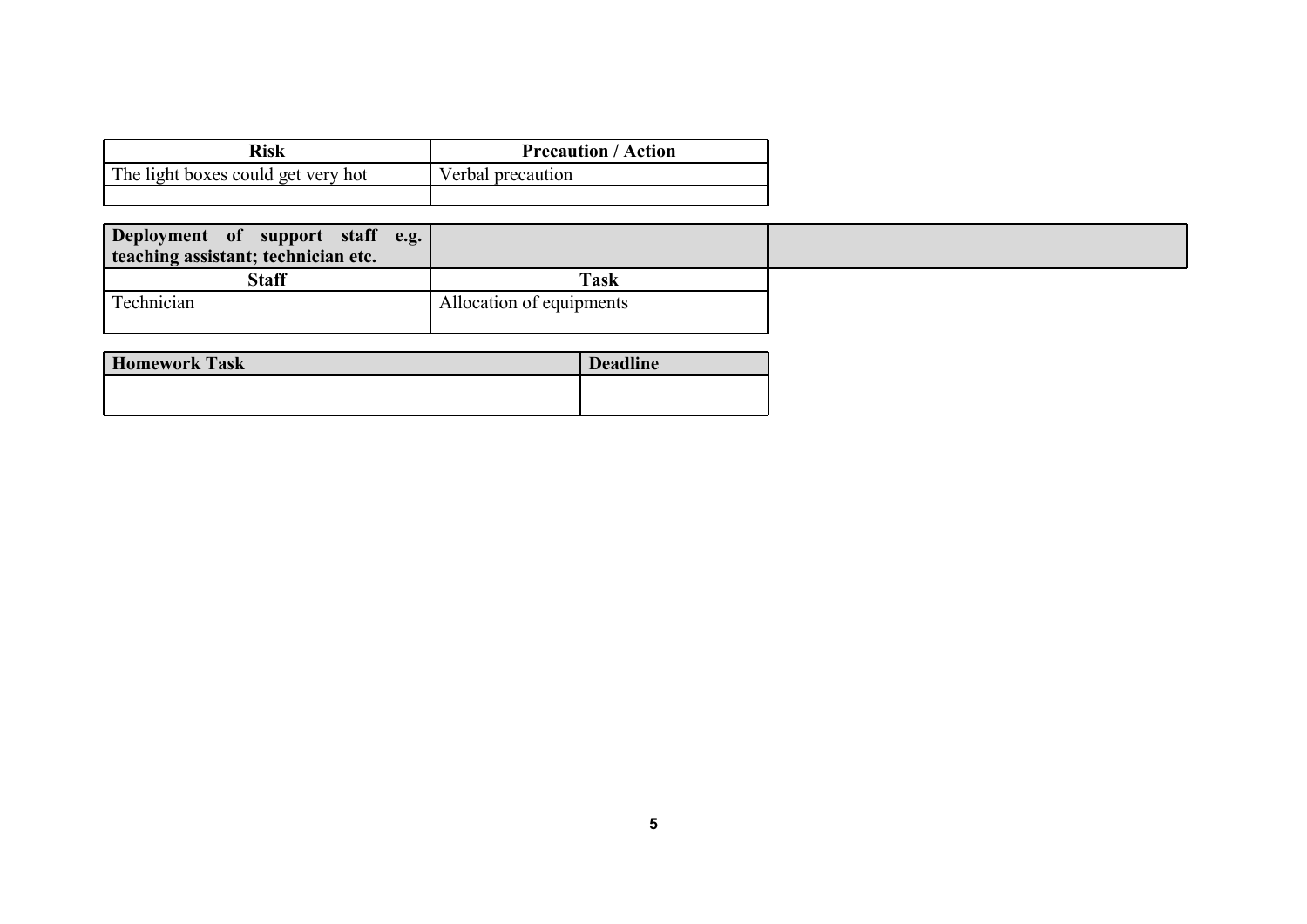| Time           | <b>Pupil activity</b>                                                                                                      | <b>Teaching and learning</b>                                                                                                                                                                                 | <b>Resources needed</b> |
|----------------|----------------------------------------------------------------------------------------------------------------------------|--------------------------------------------------------------------------------------------------------------------------------------------------------------------------------------------------------------|-------------------------|
| /min           | should be in sufficient detail to enable a $\alpha$ activity, during mini plenaries etc<br>competent practitioner to teach | Describe the activity, including the Include teaching and learning styles/scripted differentiated<br>groupings. This may be in note form but   questions/opportunities for assessing the learning during the |                         |
| 00:00<br>00:05 | Peer-assess the written work of the<br>experiment done in the last sentence.                                               | Explain the assessment criteria                                                                                                                                                                              |                         |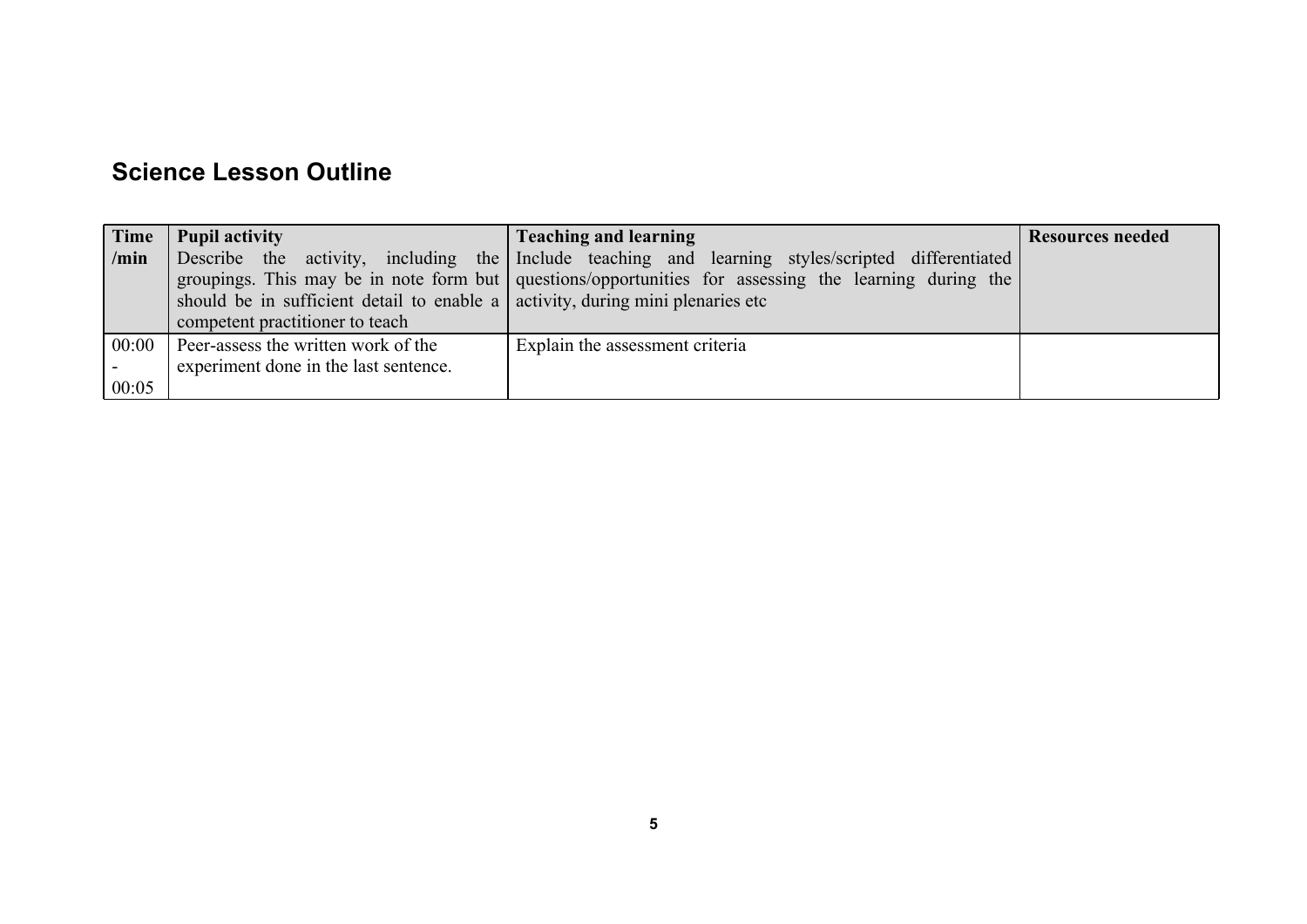| 00:<br>$05 -$<br>00:15 | Class discussion.<br>Write down the explanations of the<br>observations. | Starter: examining the observations of the experiments did in<br>the last lesson (law of refraction).<br>$Q$ : Is there any refraction if the ray is incident normally<br>into the block?<br>Yes, but the angle of refraction is zero.<br>Q: What do you notice to the beam of light incident and<br>emerged from the block?<br>Demonstrate using a pupil's report that the rays are<br>parallel. Rotate the ray-tracing diagram half a circle, the ray<br>diagram is indistinguishable. Conclude that the path of the light<br>beam is reversible.<br>Q: What do you notice about the graphs you plotted for<br>last lesson's experiments?<br>Q: What happens when the angle of incident becomes<br>90°?<br>Q: Since the path of the light ray is reversible, imagine<br>what happens to a beam of light incident from inside the glass<br>block?<br>It implies a beam of light if incident at certain critical from<br>the inside of the glass block, it cannot come out. |                                       |
|------------------------|--------------------------------------------------------------------------|-----------------------------------------------------------------------------------------------------------------------------------------------------------------------------------------------------------------------------------------------------------------------------------------------------------------------------------------------------------------------------------------------------------------------------------------------------------------------------------------------------------------------------------------------------------------------------------------------------------------------------------------------------------------------------------------------------------------------------------------------------------------------------------------------------------------------------------------------------------------------------------------------------------------------------------------------------------------------------|---------------------------------------|
|                        |                                                                          | Q: How can we send a beam of light into a glass block<br>such that it will incident into the air at the other side of block<br>will be greater than the critical angle.<br>Sending a ray into a semi-circular prism. The beam will<br>always be normally incident, therefore the angle of refraction is<br>zero.                                                                                                                                                                                                                                                                                                                                                                                                                                                                                                                                                                                                                                                            |                                       |
| 00:15<br>00:20         | Writing down the definition and method<br>into the notebooks.            | Formally introduce the definition and method of calculation of the<br>critical angle for total internal reflection.                                                                                                                                                                                                                                                                                                                                                                                                                                                                                                                                                                                                                                                                                                                                                                                                                                                         | Display the definition<br>and method. |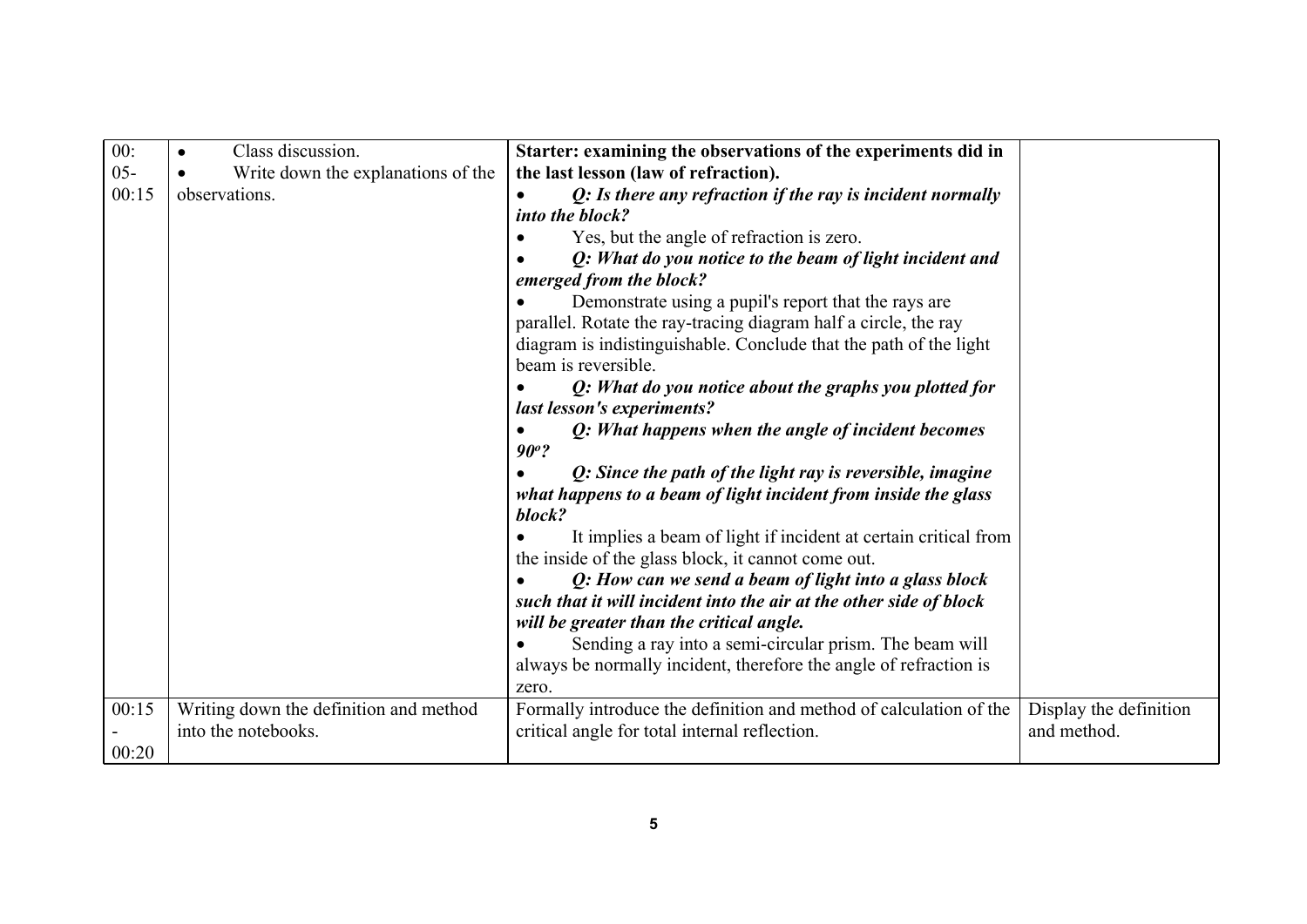| 00:20<br>00:50 | <b>Practical:</b><br>Work in pairs.<br>$\bullet$<br>Trace the ray of incidence and<br>$\bullet$<br>refraction of light through a perplex or<br>glass semi-circular prisms.<br>Take the reading of the angles and<br>plot the graph.<br>Verify Snell's law.<br>Estimate the critical angle for total<br>internal reflection using the graph.<br>Compare the refractive index with<br>the one obtained in the last lesson.<br>Compare the estimate with the<br>calculation using Snell's law.<br>Pupils will have time to write up | Quick demonstrate the experiment.<br>Q: What are the dependent, independent and controlled<br>parameters of the experiment.<br>(Assessment) walk around the classroom and assess the<br>progress of the experiments and the result calculation.                                                                       | Light boxes.<br>$\bullet$<br>Perplex and<br>glass semi-circular<br>prisms.<br>Protractors.<br>Rulers.<br>Graph paper.<br>$\bullet$<br>Calculators.<br>$\bullet$ |
|----------------|----------------------------------------------------------------------------------------------------------------------------------------------------------------------------------------------------------------------------------------------------------------------------------------------------------------------------------------------------------------------------------------------------------------------------------------------------------------------------------------------------------------------------------|-----------------------------------------------------------------------------------------------------------------------------------------------------------------------------------------------------------------------------------------------------------------------------------------------------------------------|-----------------------------------------------------------------------------------------------------------------------------------------------------------------|
|                | the experiment report.                                                                                                                                                                                                                                                                                                                                                                                                                                                                                                           |                                                                                                                                                                                                                                                                                                                       |                                                                                                                                                                 |
| 00:50<br>00:60 | <b>Practical:</b><br>Watch my demonstration.<br>Work in groups of 6 (formed from<br>3 working pairs)<br>Replicate my demonstration.                                                                                                                                                                                                                                                                                                                                                                                              | <b>Plenary:</b><br>Demonstrate that the semi-circular glass prism can be used<br>as reflector.<br>Q: What are differences and similarities of prism<br>reflectors and mirror?<br>Energy loss in prism reflectors can be lower than metal<br>coated glass mirror. A prism reflector is made from one material<br>only. |                                                                                                                                                                 |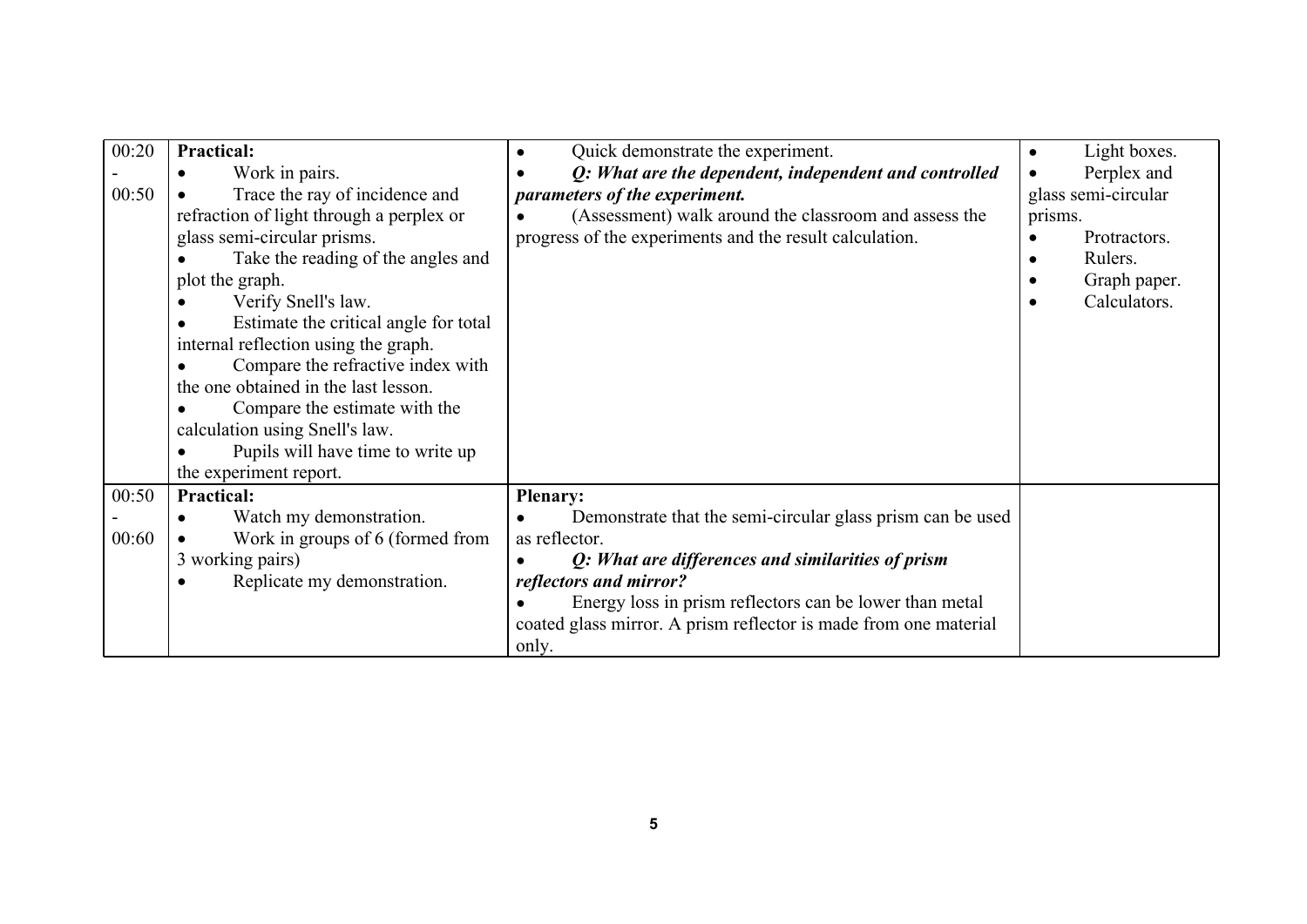## **Lesson Plan**

### *Topic*

Optics – Refraction – Critical Angle and Total Internal Reflection 5th Lesson of 6. In this lesson we extend our investigation into critical angles

## *National Curriculum References*

How science works

1.1a - how scientific data can be collected and analysed

1.2a - plan to test a scientific idea, answer a scientific question, or solve a scientific problem

## *Pupil Learning Targets*

Understand how critical angles and total internal reflection appear. Notice that internal reflection effects build up gradually

## *Resources:*

Equipment required per experiment:

- 1 semicircular prism
- 1 laser/beam box
- 1 protractor
- Graph paper

### *Risk Assessment*

Ensure pupils are aware not to shine lights towards anyone's eyes. Pupils must take care not to risk dropping or damaging the prisms.

## *Homework*

Research real-life uses of fibre optics and prisms for poster session during following lesson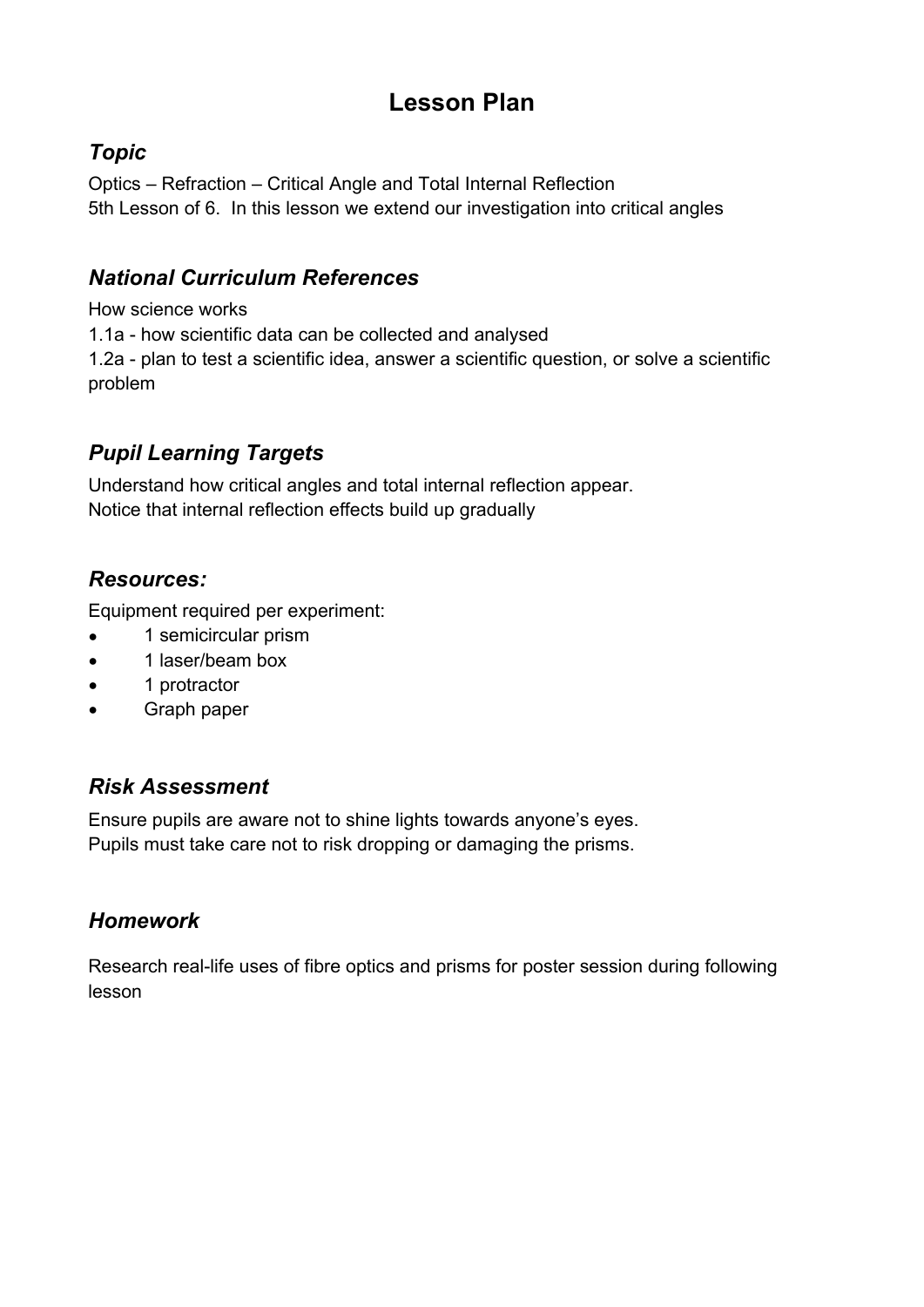## *Lesson Outline*

| <b>Time</b>      | <b>Pupil activity</b>                                                                                                                                                                                                                       | <b>Teaching and learning</b>                                                                                                                                                  | <b>Resources</b><br>needed                   |
|------------------|---------------------------------------------------------------------------------------------------------------------------------------------------------------------------------------------------------------------------------------------|-------------------------------------------------------------------------------------------------------------------------------------------------------------------------------|----------------------------------------------|
| $10 \text{ min}$ | <b>WHOLE CLASS</b><br>Recap previous refraction<br>lessons.<br>Pupils suggest potential<br>variables in a refraction<br>experiment.                                                                                                         | Lead whole class discussion.<br>[ASSESSMENT]                                                                                                                                  | none                                         |
|                  | Assuming that varying the<br>angle is suggested, discuss the<br>apparatus, controls, etc that will<br>be required to investigate this.<br>- Measure effect from air to<br>glass or vice-versa?<br>- Reason for using semicircular<br>prism. |                                                                                                                                                                               |                                              |
| $10 \text{ min}$ | <b>GROUPS OF 4</b><br>Set up apparatus.                                                                                                                                                                                                     | Demonstrate<br>set-up<br>of <sub>l</sub><br>including<br>apparatus,<br>procedure for recording data.                                                                          | + Prism<br>+ Light<br>source<br>+ Protractor |
| $20 \text{ min}$ | <b>GROUPS OF 4</b><br>Beginning at an angle of<br>incidence of 90°, take readings<br>at 10° intervals until an angle of<br>$10o$ .<br>Record data.                                                                                          | Supervise<br>practical,<br>ensure<br>are participating,<br>all pupils<br>that<br>there<br>and<br>are<br>no<br>systematic errors in any of the<br>experiments.<br>[ASSESSMENT] | Table for<br>recording<br>results            |
| $10 \text{ min}$ | <b>GROUPS OF 4</b><br>Plot graph, analyse results                                                                                                                                                                                           | <b>Ensure</b><br>that<br>pupils<br>have<br>finished recording results.<br>Pupils should notice that past<br>the critical angle, no more<br>refraction takes place.            | Graph paper                                  |
| $10 \text{ min}$ | <b>WHOLE CLASS</b><br>Summarise findings,<br>introduce next lesson (real life<br>applications of optics)                                                                                                                                    |                                                                                                                                                                               | none                                         |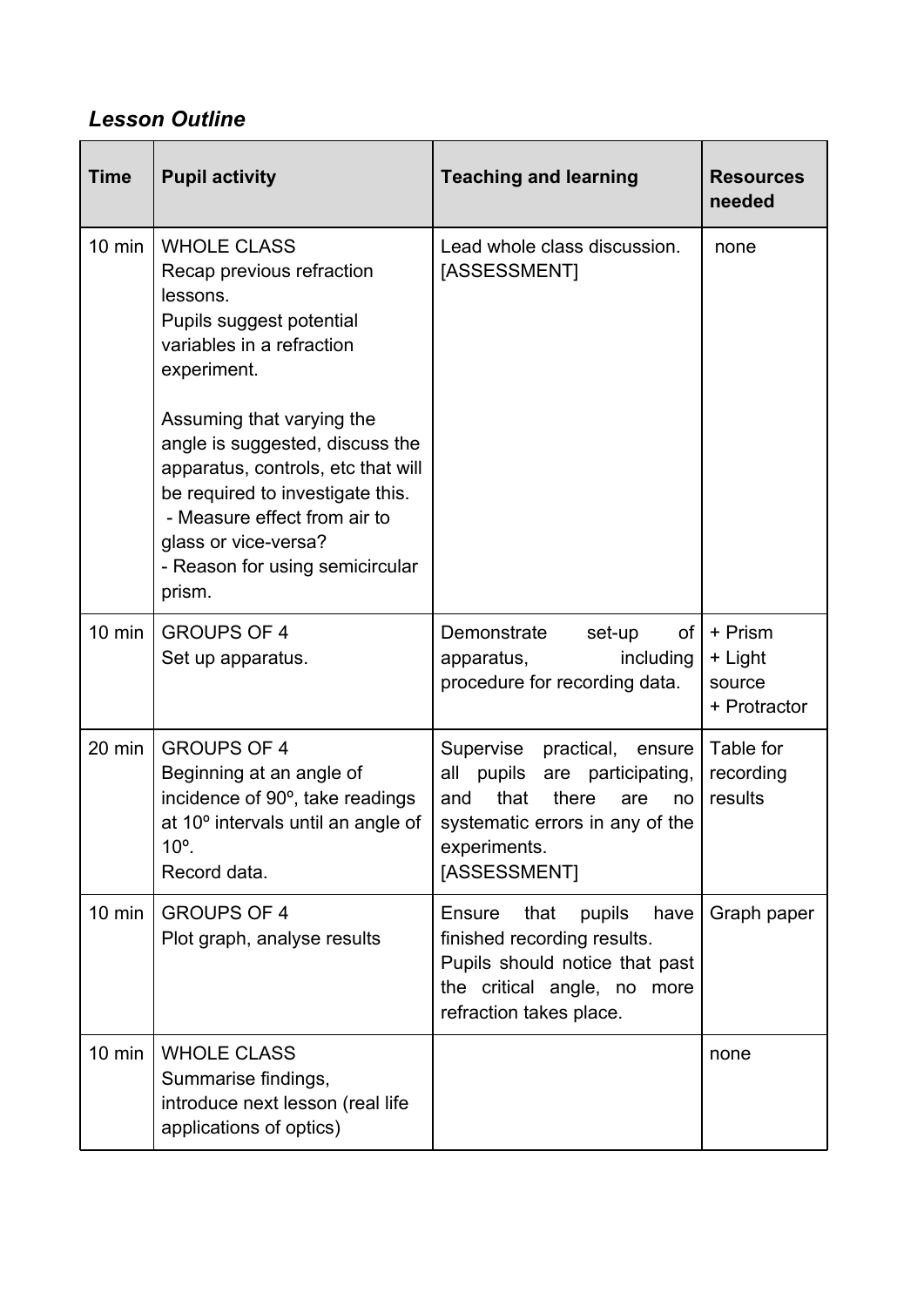## **Lesson Plan**

### *Topic*

Optics – Refraction – Applications of Total Internal Reflection

In the final lesson of the series, pupils produce a poster to summarise the content of the previous lessons and form a solid basis for an understanding of the applications of optics

### *National Curriculum References*

### *How science works:*

- 1.3c present information, develop an argument and draw a conclusion, using scientific, technical and mathematical language, conventions and symbols and ICT tools.
- 1.4a about the use of contemporary scientific and technological developments and their benefits, drawbacks and risks

## *Pupil Learning Targets*

Produce a poster explaining the physics and applications of fibre-optics and prisms Understand the importance of total internal reflection to modern technologies.

### *Resources*

- $\bullet$  A0 paper (1 sheet per 4 pupils)
- Articles detailing uses of fibre-optics in medicine and telecomunications; and uses of prisms in high-end telescopes and periscopes. [included as Appendix]

Access to computers for research and printing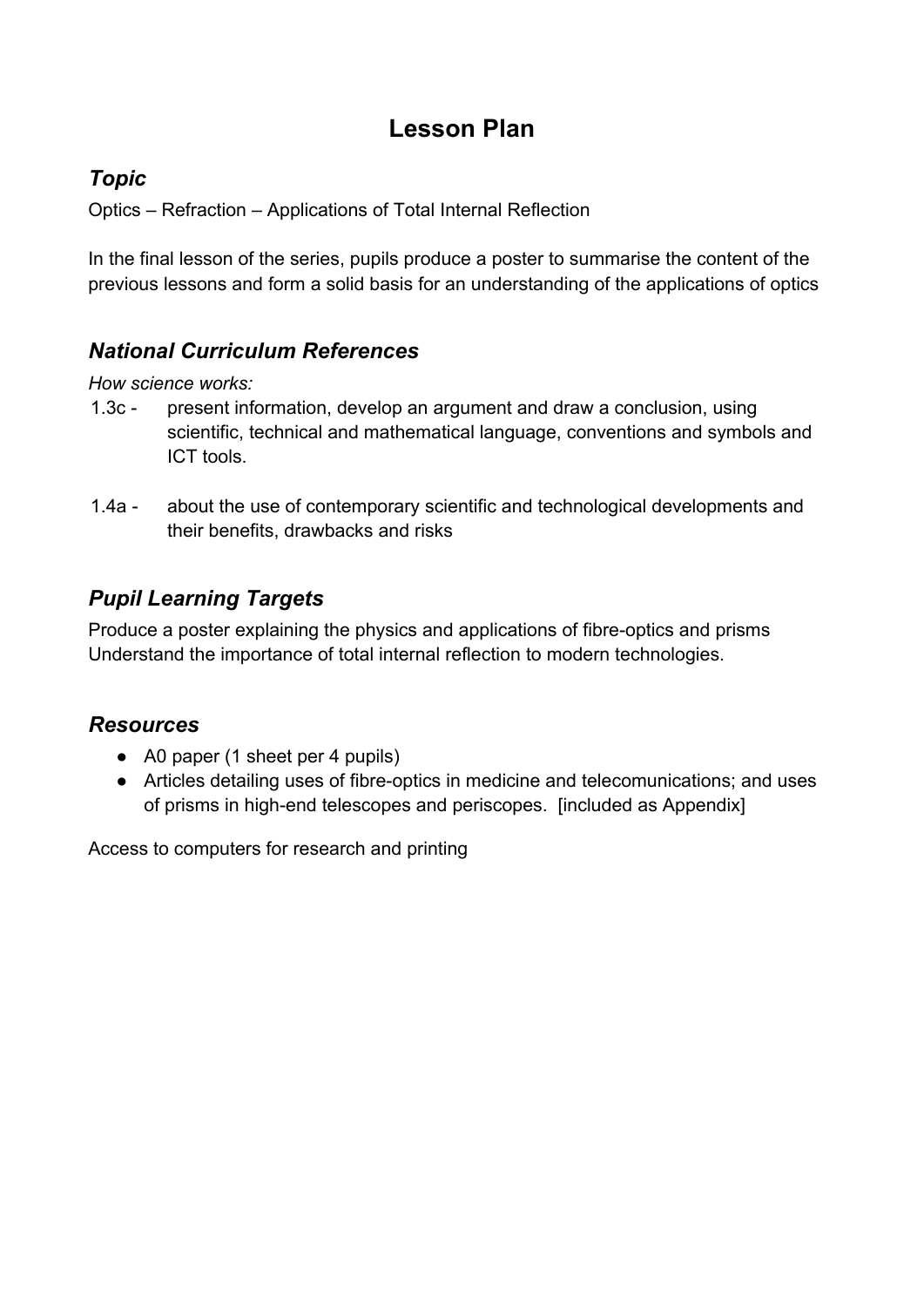## *Lesson Outline*

| <b>Time</b>      | <b>Pupil activity</b>                                                                                                                                                                                                                                                                                                                                                      | <b>Teaching and learning</b>                                                                                                                                                                                              | <b>Reso</b><br>urces<br>needed |
|------------------|----------------------------------------------------------------------------------------------------------------------------------------------------------------------------------------------------------------------------------------------------------------------------------------------------------------------------------------------------------------------------|---------------------------------------------------------------------------------------------------------------------------------------------------------------------------------------------------------------------------|--------------------------------|
| $10 \text{ min}$ | <b>WHOLE CLASS</b><br>Recap previous lessons<br>Explain task:<br>"You must produce a poster that<br>explains how total internal reflection<br>works, and how it is used in modern<br>technologies. You may assume an<br>audience of year 10 pupils."                                                                                                                       | Clear up remaining<br>misconceptions from<br>previous lesson.                                                                                                                                                             |                                |
| 40 min           | <b>GROUPS OF 4</b><br>available<br><b>Use</b><br>(from<br>resources<br>lesson's<br>learning,<br>previous<br>homework, articles provided to the<br>class, internet research) to produce<br>a poster.<br>It<br>describe<br>the<br>must<br><b>Physics</b><br>from<br>principles<br>and<br>discoveries<br>previous lessons, in addition to an<br>overview of the applications. | Teacher circulates<br>around<br>groups, ensuring that they<br>are on task.<br>As the lesson progresses,<br>teacher<br>will<br>the.<br>be<br>able<br>to<br>the<br>assess<br>pupils' participation<br>and<br>understanding. | A0 Paper                       |
| $10 \text{ min}$ | <b>WHOLE CLASS</b><br>Topic plenary. Each group is asked<br>in turn to name one thing they have<br>learnt during the previous 6 lessons.<br>Continue until everything has been<br>covered, or lesson ends.                                                                                                                                                                 | Opportunity for final learning<br>combined with summative<br>assessment.<br>Pupils summarising<br>what<br>they have learnt in their<br>words<br>is<br>useful<br>own<br>a<br>internalisation strategy.                     |                                |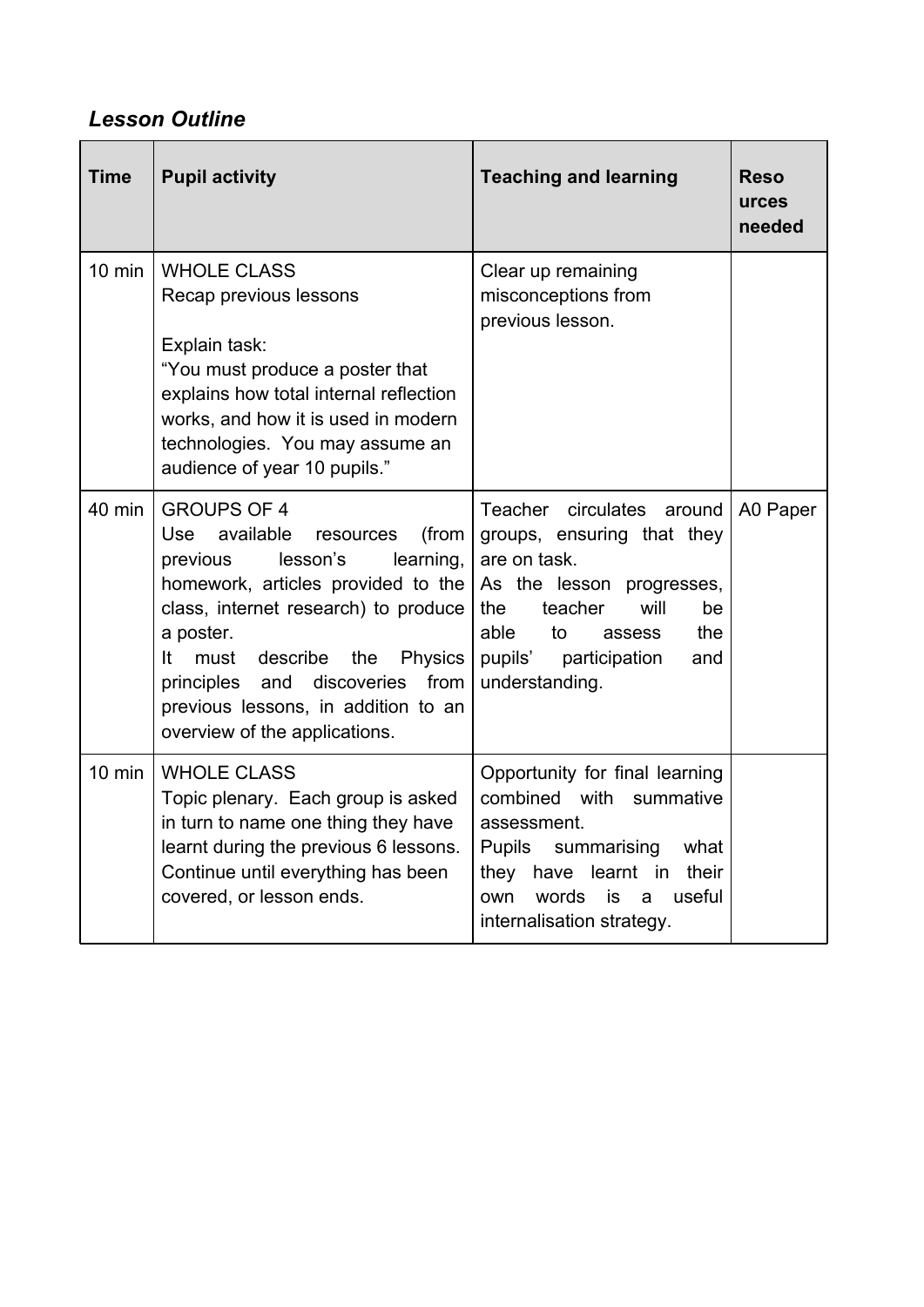# **Periscope**

From Wikipedia, the free encyclopedia

A periscope is an instrument for observation from a concealed position. In its simplest form it consists of a tube with mirrors at each end set parallel to each other at a 45-degree angle. This form of periscope, with the addition of two simple lenses, served for observation purposes in the trenches during World War I. Military personnel also use periscopes in some gun turrets and in armored vehicles.

More complex periscopes, using prisms instead of mirrors, and providing magnification, operate on submarines. The overall design of the classical submarine periscope is very simple: two telescopes pointed into each other. If the two telescopes have different individual magnification, the difference

between them causes an overall magnification or reduction.

## **Contents**

- $\blacksquare$  1 Early examples
- 2 Naval use
- $\blacksquare$  3 See also
- $\blacksquare$  4 References
- $\blacksquare$  5 External links

# **Early examples**

Johann Gutenberg, better known for his contribution to printing technology, marketed a kind of periscope in the 1430s to enable pilgrims to see over the heads of the crowd at the vigintennial religious festival at Aachen. Johannes Hevelius described an early periscope with lenses in 1647 in his work Selenographia, sive Lunae descriptio [Selenography, or an account of the Moon]. Hevelius saw military applications for his invention. Simon Lake used periscopes in his submarines in 1902. Sir Howard Grubb perfected the device in World War I.<sup>[1]</sup> Morgan Robertson (1861– 1915) claimed<sup>[citation needed]</sup> to have tried to patent the periscope: he described a submarine using a periscope in his fictional works.

Periscopes, in some cases fixed to rifles, served in World War I to enable soldiers to see over of the tops of trenches, thus avoiding exposure to enemy fire (especially from snipers).<sup>[2]</sup>



Australian Light Horse troops using a periscope rifle, Gallipoli 1915. Photograph by Ernest

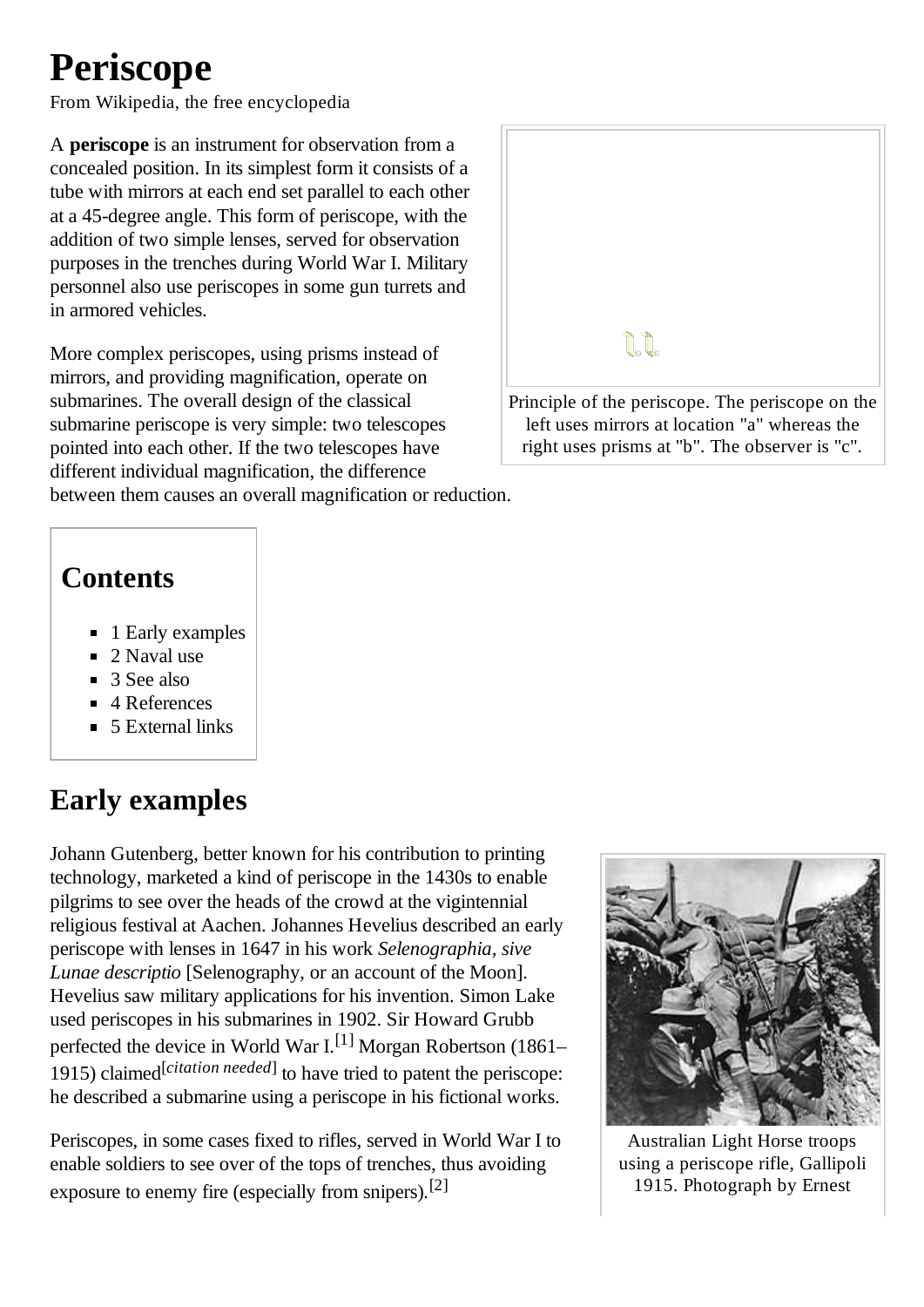Tanks use periscopes extensively: they enable drivers or tank commanders to inspect their situation without leaving the safety of Brooks.

the tank. An important development, the Gundlach rotary periscope, incorporated a rotating top; this allowed a tank commander to obtain a 360-degree field of view without moving his seat. This design, patented by Rudolf Gundlach in 1936, was first used in the Polish 7-TP light tank (produced from 1935 to 1939). As a part of Polish-British pre-World War II military cooperation, the patent was sold to Vickers-Armstrong for use in British tanks, including the Crusader, Churchill, Valentine, and Cromwell. The technology was also transferred to the American Army for use in its tanks, including the *Sherman*. The USSR later copied the design and used it extensively in its tanks (including the T-34 and T-70); Germany also made and used copies.<sup>[3]</sup>

Periscopes proved useful in trench warfare, as seen in the illustrations, representative of action at Gallipoli in 1915.

## **Naval use**

Periscopes allow a submarine, when submerged at a shallow depth, to search visually for nearby targets and threats on the surface of the water and in the air. When not in use, a submarine's periscope retracts into the hull. A submarine commander in tactical conditions must exercise discretion when using his periscope, since it creates a visible wake and may also become detectable by radar, giving away the sub's position.



Officer at periscope in control room of a U.S. Navy submarine in World War II

The Frenchman Marie Davey built a simple, fixed naval periscope using mirrors in 1854. Thomas H. Doughty of the US Navy later invented a prismatic version for use in the American Civil War of 1861-1865.

The invention of the collapsible periscope for use in submarine warfare is usually credited to Simon Lake in 1902. Lake called his device the omniscope or skalomniscope. There is also a report<sup>[citation needed]</sup> that an Italian, Triulzi, demonstrated such a device in 1901, calling it a *cleptoscope*.

In another early example of naval use of periscopes, Captain Arthur Krebs adapted two on the experimental French submarine Gymnote in 1888 and 1889. Perhaps the earliest example came in 1888 from the Spanish inventor Isaac Peral on his submarine Peral - developed in 1886 but launched on September 8, 1888. Peral's fixed, non-retractable periscope used a combination of prisms to rely the image to the submariner, but his submarine pioneered the ability to fire live torpedoes while submerged. Peral also developed a primitive gyroscope for his submarine navigation.<sup>[4]</sup>

As of 2009 modern submarine periscopes incorporate lenses for magnification and function as telescopes. They typically employ prisms and total internal reflection instead of mirrors, because prisms, which do not require coatings on the reflecting surface, are much more rugged than mirrors. They may have additional optical capabilities such as range-finding and targeting. The mechanical systems of submarine periscopes typically use hydraulics and need to be quite sturdy to withstand the drag through water. The periscope chassis may also support a radio or radar antenna.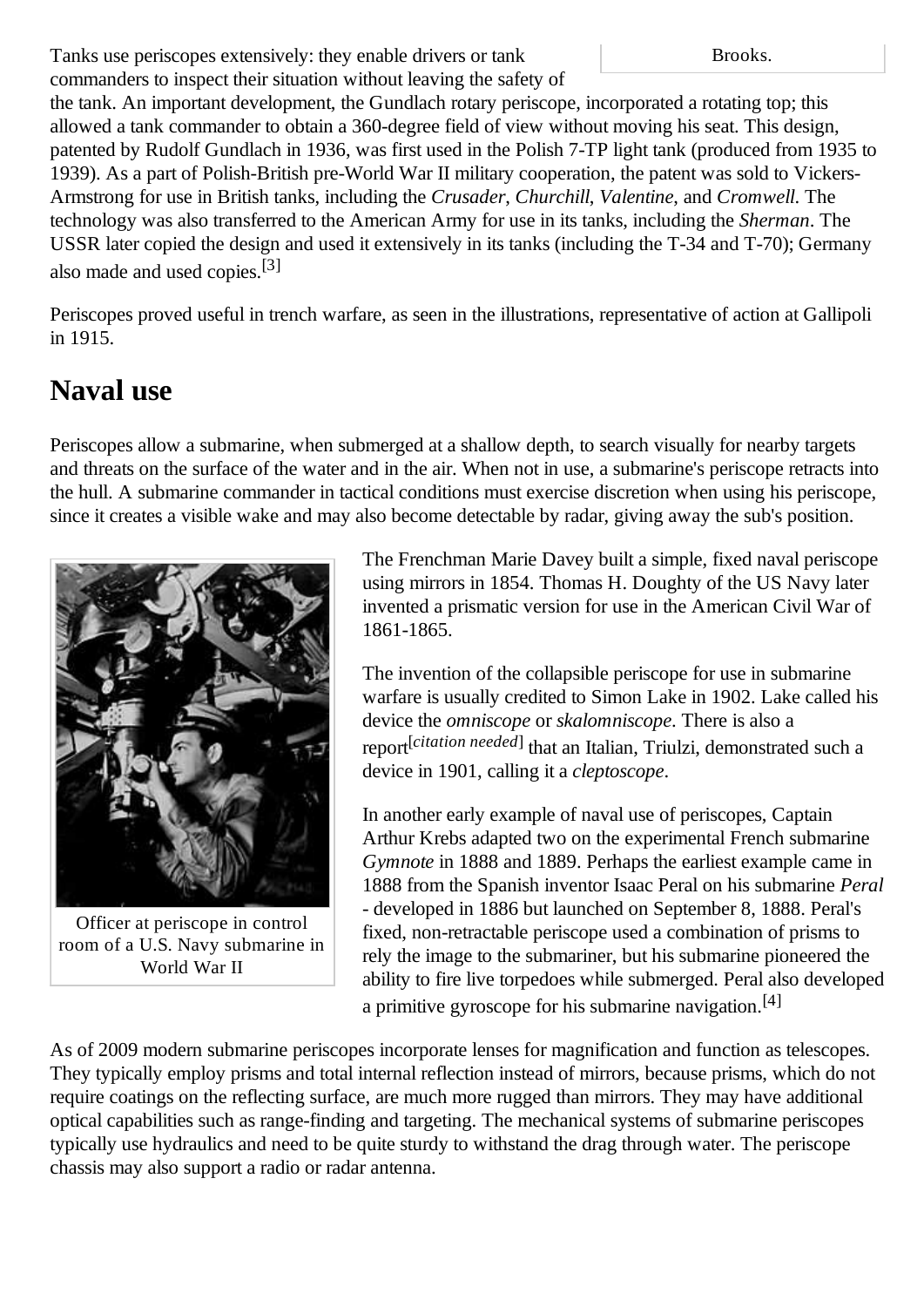Submarines traditionally had two periscopes; a navigation or observation periscope and a target

commander's, periscope. Early navies originally mounted these periscopes in the conning tower, one forward of the other in the narrow hulls of diesel-electric submarines. In the much wider hulls of recent US Navy submarines, the two operate side-by-side. The observation scope, used to scan the sea surface and sky, typically had a wide field of view and no magnification or low-power magnification. The targeting or "attack" periscope, by comparison, had a narrower field of view and higher magnification. In World War II and earlier submarines it was the only means of gathering target data to accurately fire a torpedo, since sonar was not yet sufficiently advanced for this purpose (ranging with sonar required emission of an electronic "ping" that gave away the location of the submarine) and most torpedoes were unguided.



A torpedoed Japanese destroyer, photographed through the periscope of U.S.S. Wahoo or of U.S.S. Nautilus. June 1942

21st century submarines do not necessarily have periscopes. The United States Navy's Virginia-class submarines and the Royal Navy's Astute Class submarines instead use photonics masts, pioneered by the Royal Navy's HMS Trenchant, which lift an electronic imaging sensor-set above the water. Signals from the sensor-set travel electronically to workstations in the submarine's control center. While the cables carrying the signal must penetrate the submarine's hull, they use a much smaller and more easily sealed and therefore less expensive and safer—hull opening than those required by periscopes. Eliminating the telescoping tube running through the conning tower also allows greater freedom in designing the pressure hull and in placing internal equipment.

## See also

- Vickers Tank Periscope MK.IV
- Relay lens

## **References**

- 1. ^ [1] (http://inventors.about.com/library/inventors/blperiscope.htm)
- 2. ^ First World War Willmott, H.P.; Dorling Kindersley, 2003, Page 1337
- 3. ^ Not Only Enigma... Major Rudolf Gundlach (1892-1957) and His Invention), Warsaw-London, 1999
- 4. A http://pedrocurto.com/1.html

## **External links**

- The Fleet Type Submarine Online: Submarine Periscope Manual (http://www.maritime.org/fleetsub/pscope/index.htm) United States Navy Navpers 16165. June 1946
- Simulation of a Periscope (http://www.phy.ntnu.edu.tw/ntnujava/index.php?topic=1348.0) at NTNUJAVA Virtual Physics Laboratory (http://www.phy.ntnu.edu.tw/ntnujava/index.php)

Retrieved from "http://en.wikipedia.org/wiki/Periscope" Categories: Optical devices | Submarines | British inventions

- This page was last modified on 9 February 2011 at 10:59.
- Text is available under the Creative Commons Attribution-ShareAlike License; additional terms may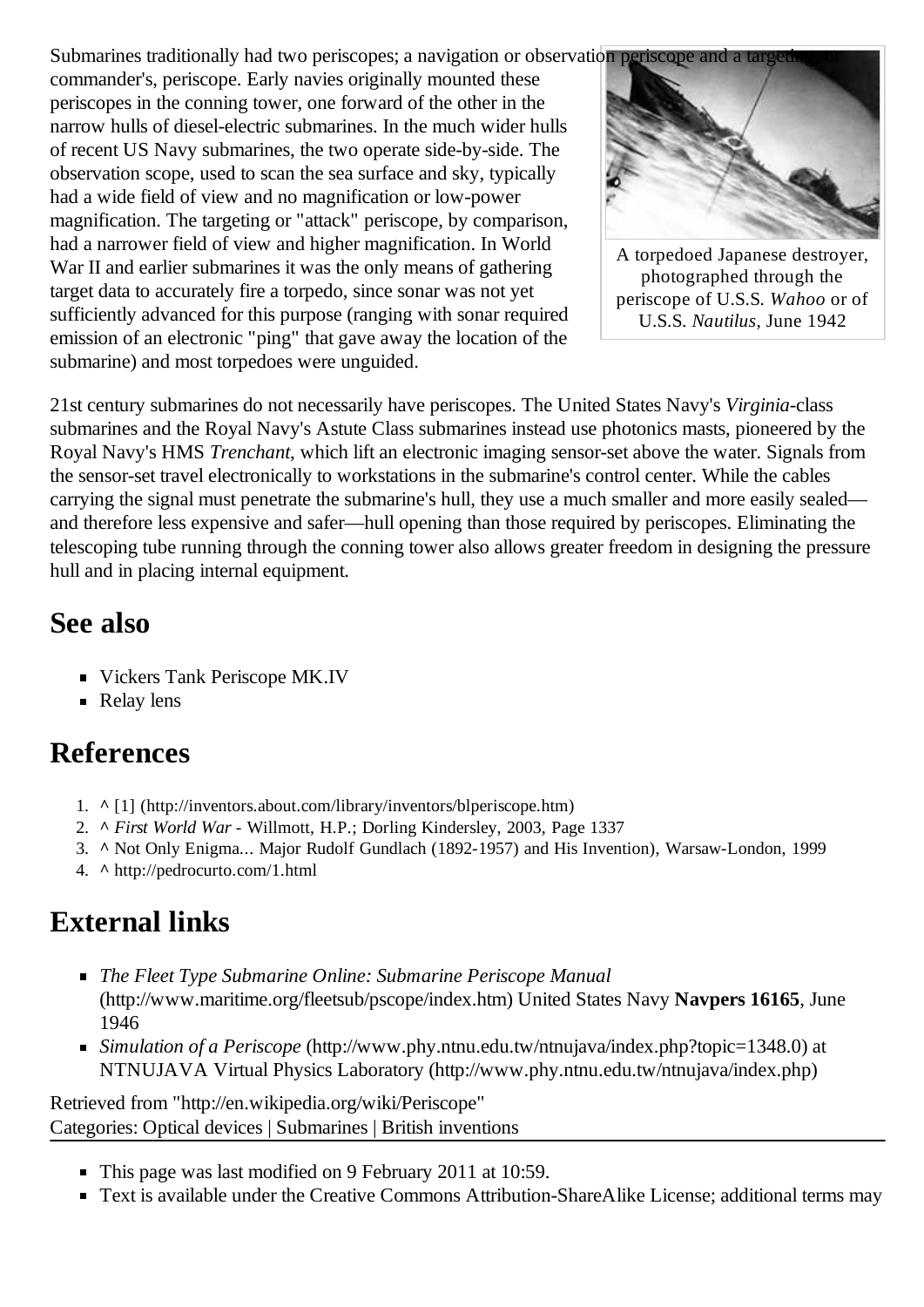

Virgin TV, broadband and calls from £10 a month » When you switch to a Virgin Phone line for £12.99 a month. rther Legal Stuff applies

Home Cable Broadband TV Phone Bundles Fibre Optic Broadband Virgin Media Providers News Blogs Guides Home » Guides » Why Fibre Optic Broadband Is Better

**Broadband Speed Test »**

## **Why Fibre Optic Broadband Is Better**

Updated 13th January 2011 **0 5hare** 

nedia

future's looking bright and many are enjoying internet access at the speed of light. Read our informative fibre optic broadband guide to find out why you should too.

There are several types of **broadband** out there, with most people getting online using their landline telephone connection.

Fibre optic cable broadband is the future, so it's time to do away with the telephone wires which have served us so well over the years in favour of a much faster, modern alternative.

In the UK, Virgin Media is the largest fibre optic internet service provider, although  $BT$  is catching up with its own fibre optic network being gradually rolled out to replace the older network.

Fibre optic broadband is better than its main rivals for a number of key reasons, the most important of which is speed!

#### **How does fibre optic broadband work?**

Fibre optic broadband reaches homes and businesses via an extensive network of underground cables rather than the overhead wires that provide older dial-up and **broadband internet** connections.

Because the cabling is laid underground is that there is no chance of damage being caused by wind, rain, sleet, stray tree branches or any other factors that can affect telephone wires and leave you without an internet connection for hours or days. You can always rely on a fibre optic broadband connection to provide you with unbroken internet access.

#### **How fast is fibre optic broadband?**

Fibre optic broadband is the best choice for anyone who wants the fastest possible internet connection. Current download speeds available from fibre optic providers can reach up to 50Mbps and in the future this will be ramped up to 200Mbps or more as the technology continues to improve.

Rather than electrical signals sent via copper wire, a technology which dates back to the invention of the telephone, fibre optic networks send digital information via glass fibre cables. Much faster and far more reliable!

Fibre optic broadband is also more consistent than alternatives and no matter where you are on the network you'll be able to get online at close to the advertised speed.



The

Compare the latest cable packages, deals & offers in your area Postcode

Postcode checker

Check >

Providers We work with the UK's leading providers. Select a provider to find out more.

See all providers

Cable <sup>|</sup> Virgin Broadband <sup>|</sup> Virgin TV <sup>|</sup> Broadband, TV & Phone <sup>|</sup> Sky TV <sup>|</sup> Sky HD <sup>|</sup> BT Broadband

Copyright **About Us** | Sitemap | Privacy Policy | Terms © 2005- 2011 Cable.co.uk. All rights reserved.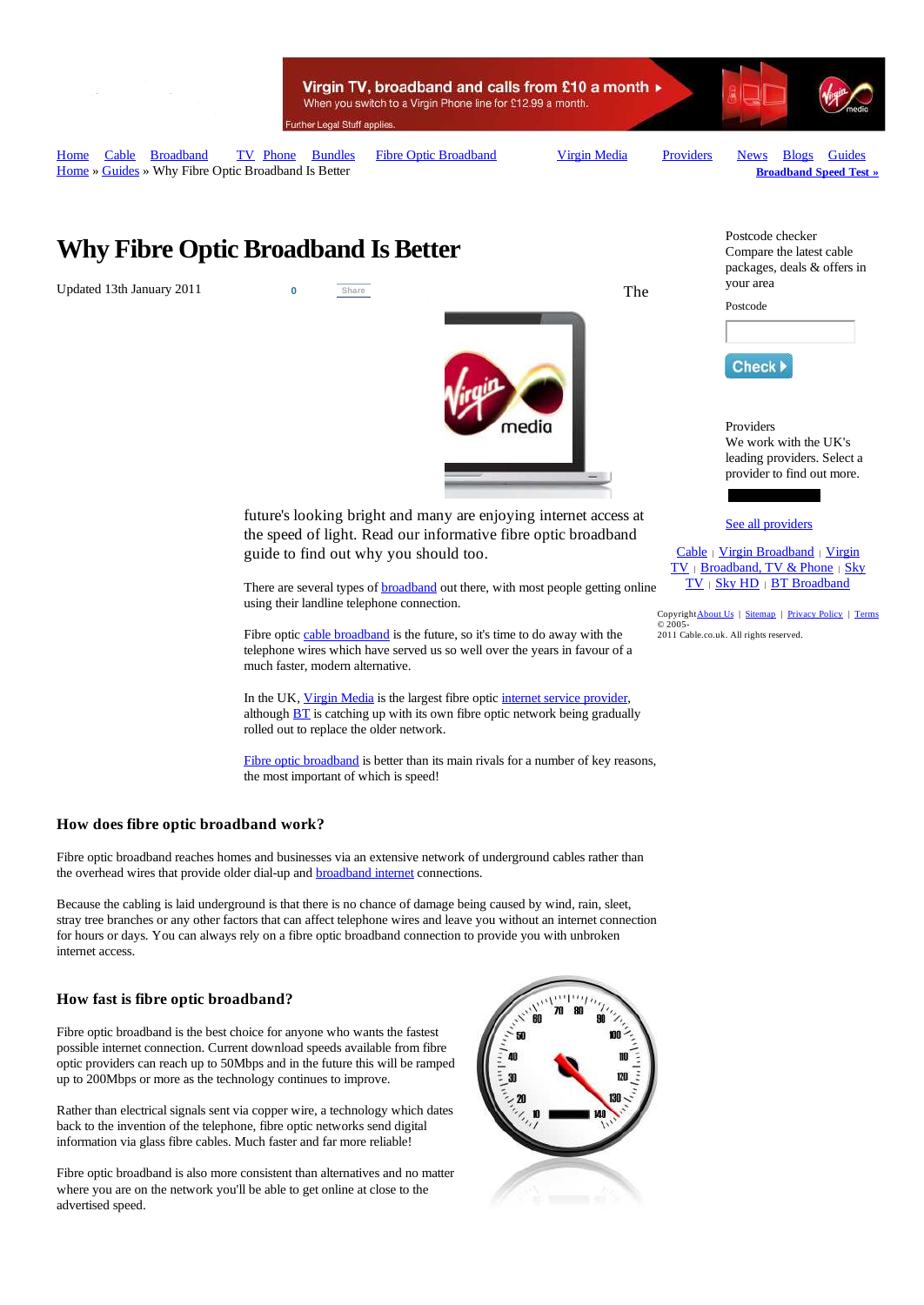This is because the fibre optic signal doesn't become weaker over distances. In other words, whether you live next door to your local telephone exchange or miles away, you'll probably get the internet at close to the speeds your fibre optic provider advertises, not at a fraction of the speed, which is a real problem for people relying on telephone line-based broadband.

#### **How much does fibre optic broadband cost?**

Many people will be more concerned with the monthly cost of their broadband connection, rather than the speed and consistency that it offers. The good news is that fibre optic broadband is competitively priced and will usually cost the same as or even less than an equivalent connection from a traditional provider.

In most cases this will make the choice easier, because you'll be able to compare two connections on their own merits rather than just on how much you are going to save by choosing one provider over another. It'll also be easier for people who value performance above all else to get the kind of broadband connection that they've always dreamed of. High speed broadband is no longer a high cost service.

#### **Is faster broadband always better?**

Talking about fibre optic broadband in relation to its speed and connection consistency is all well and good if you know what they can be used for, but you may be in the dark as to why any of these features are actually better and worth having. Getting access to a high speed broadband connection opens up all that the internet has to offer.

Entertainment and information of all kinds are available online, from high definition movies to online gaming, social networking to voice calls over your internet connection. If you have a sluggish service provider then you'll only be able to enjoy a fraction of this next generation of content, but with fibre optic broadband there should be far fewer restrictions.

It also means that you could save hours of your life that you might spend waiting for a website to refresh or a file to download on a broadband connection that doesn't use fibre optic technology.



#### **Who can get fibre optic broadband?**

At the moment there are two major UK firms offering fibre optic broadband. Virgin Media has the most fibre optic broadband customers because it has the biggest network, covering over half of all UK households.

BT is the second main provider. However, at the moment it has fibre optic services available in a fairly small number of locations around the country but it's investing over a billion pounds in making sure that many more people can get its fibre optic broadband in the future.

For the moment the people who happen to live in the largest towns and cities will be getting fibre optic broadband first, because it only makes sense to install the networks if there is enough demand and the providers can make a profit.

People who live in rural areas are not very high on the list of areas that will get fibre optic broadband, because it will be expensive to run cables all the way into the countryside and then only have a small number of additional people connected.

Having said that, there are actually some initiatives around the UK that are attempting to get fibre optic broadband to isolated communities and there has already been some success.

If you can get a fibre optic broadband connection in your area now, it's a good to sign up. Fibre optic broadband is going to become the standard in the coming years. If you can access it now, you'll start enjoying the internet at a speed you'd never have thought possible.

#### **Compare The Latest Fibre Optic Broadband Deals And Offers**

Like Be the first of your friends to like this.